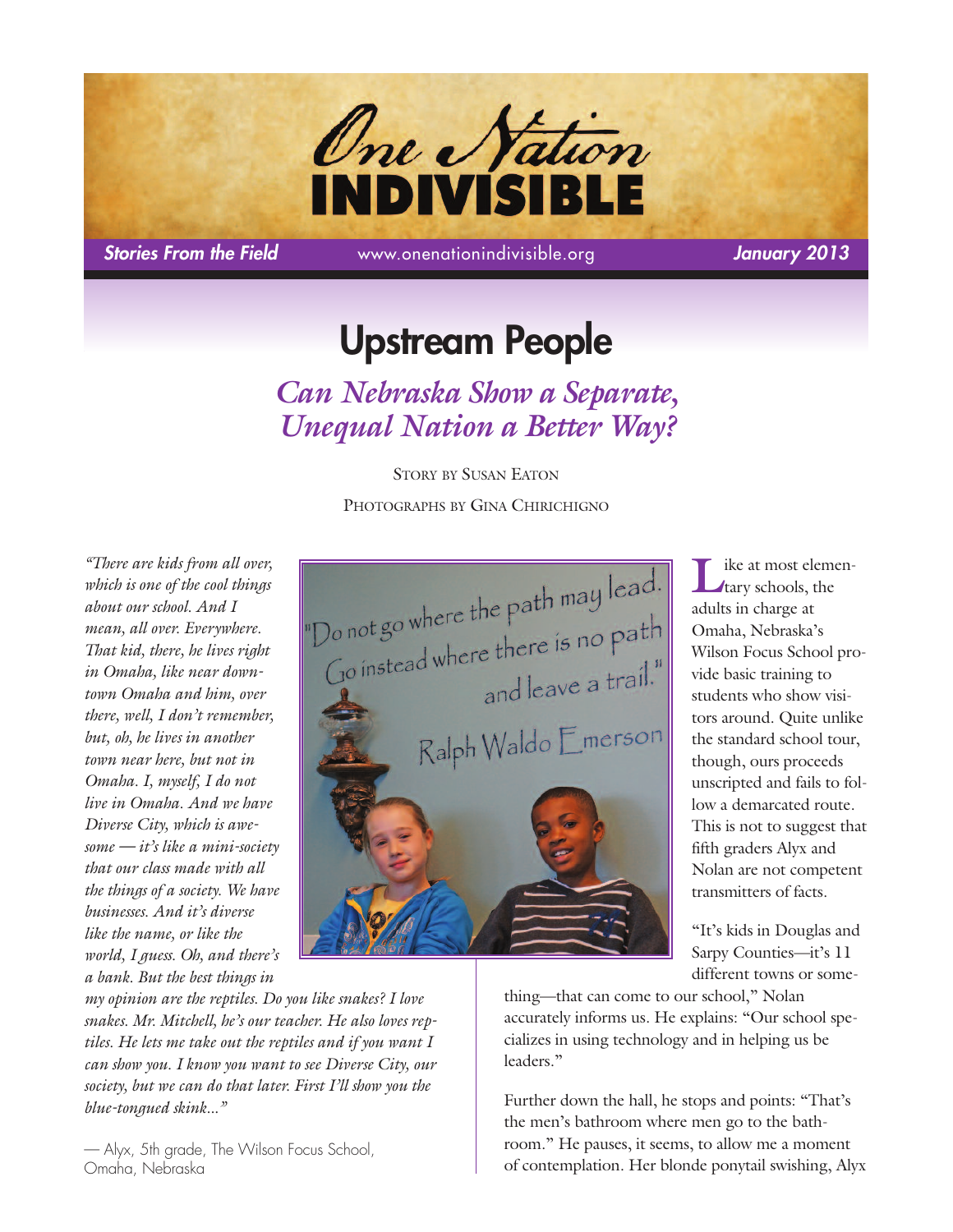indulges numerous tangents: "Oh! We have to show you the potato garden!...Wait, wait, stop. Let's see if we can find me in one of these pictures."

Like the Focus School itself and the ambitious

regional education model that came after it, today's tour is shaped by the passion of its leaders and the idiosyncrasies of this place. Tucked into an uninspiring industrial park just beyond the Latino neighborhoods of Omaha's south side, this little school is an inspiring showcase for what's possible when children cross man-made borders that separate different races, ethnicities and economic classes. Educational leaders here are hoping to replicate both the Focus School's educational approach and its diversity, which is uncommon in this extremely segregated region and is now engendered by an ambitious regional model called the Learning Community. The only structure of its type in the nation, Nebraska's Learning Community financially links urban Omaha's public schools with 10 neighboring districts and allows students to transfer out of their assigned school districts.

The Learning Community emerged after anguished but ultimately productive debate about big, messy issues that most public leaders even in our most progressive metropolitan areas tend to avoid—things like segregation, righting the wrongs of past discrimination, social cohesion and fairness. This is how the

Learning Community works and how schools like the Wilson Focus School are sustained: Member school districts pool money, that is then redistributed via a needs-based formula. The Learning Community also provides free transportation for students from lowincome families and/or to students whose transfer



Willie Barney, a parent of two and president of the African American Empowerment Network in Omaha.

*The only structure of its type in the nation, Nebraska's Learning Community financially links urban Omaha's public schools with 10 neighboring districts and allows students to transfer out of their assigned school districts.*

would contribute to socioeconomic diversity. Students whose presence would help create such diversity—say, a middle class student going to a predominantly poor urban high school—are given priority in the limited number of interdistrict transfers

> funded each year. Learning Community dollars also help pay for the Focus School, where Alyx and Nolan go. The money also helps pay for the Lewis and Clark Focus Pathway program, so students can continue with Wilson's leadership and technology curriculum in middle school. The idea is that, in the coming years, the Learning Community will help support additional regional schools with similar levels of diversity. The Learning Community legislation also provides funding for a vast array of education-related services and programs—family literacy,

preschool and parenting workshops for children and their families in Omaha's poorest neighborhoods. There are two centers that house these programs: one in Omaha's predominantly black neighborhood, the near North Side and another, more recently, in South Omaha's Latino neighborhood.

"This was really exactly what we were going for," says Willie Barney, whose son attends the Focus School. "If you want your child to go to a school that is diverse and that is high performing, then that should exist." Similarly, Barney stresses, people who live in neighborhoods of concentrated poverty should not have to wait around for seg-

regation and poverty to be eradicated but should have access to programs and services like preschools and job counseling that can "lift them up and empower them today." After a successful career in publishing and marketing, Barney now is executive director of the Empowerment Network, a group of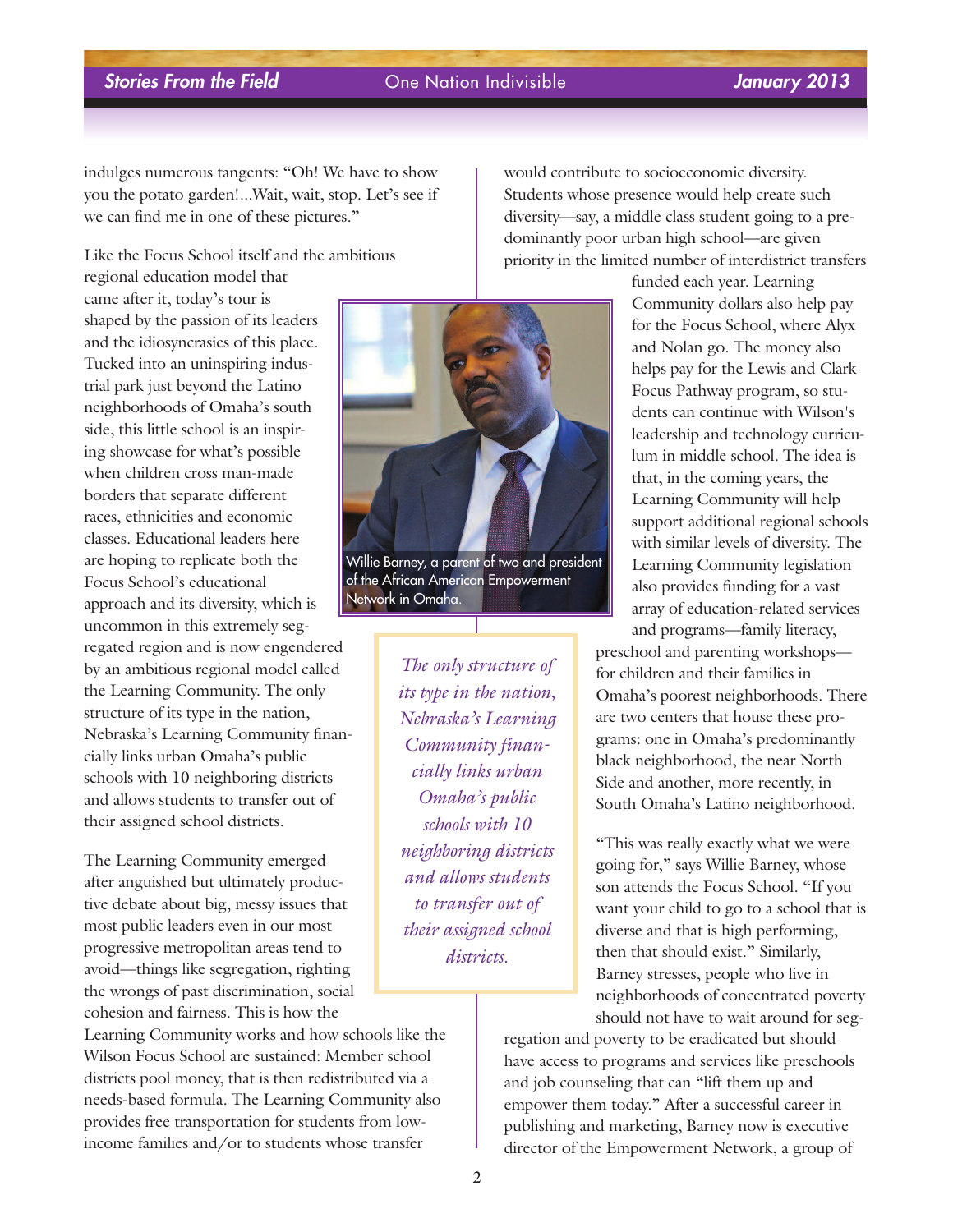African American parents, and business, civic and educational leaders, who are, among many varied initiatives, reimagining and renovating Omaha's historically black neighborhood in the north.

In the Omaha region, there is still a lot of optimism and energy around the Learning Community. But five years after its enabling legislation passed, it is unclear whether this Great Plains outlier can survive in a place where longstanding segregation and manmade fragmentation have come to seem like the natural order of things. This month, a group of state legislators filed a bill that would abolish the Learning Community. Even though he signed the bill that created it, the state's Governor David Heineman has in recent years expressed opposition to the Learning Community.

"You know, we've seen a lot of folks from all over express a lot of support for something different, for the Learning Community," Barney says. "Plenty of folks from lots of [economic backgrounds] support what we are doing....And then, well, you have others who maybe liked things the way they were and aren't quite ready for a change. But you look around this region and it's obvious that there is enough here for everyone. We could keep building a community where everyone can win. That's a case we need to make, that this is about recognizing our common interests, about lifting all of us higher."

■ ■ ■

People from Omaha will tell you that the farther west you go, the whiter and richer it gets. Driving out

*The Learning Community emerged after anguished but ultimately productive debate about big, messy issues that most public leaders even in our most progressive metropolitan areas tend to avoid—things like segregation, righting the wrongs of past discrimination, social cohesion and fairness.*

*"We could keep building a community where everyone can win. That's a case we need to make, that this is about recognizing our common interests, about lifting all of us higher."* —Willie Barney, Civic leader and Focus School parent

from the central city, modest postwar ranch houses

give way to bigger, newer McMansions, which give way to sprawling estates. Iron gates circle the more imperious homes, their implausibly green lawns, and sculpted bushes.

There are things to brag about on the other side of town, too. Historically black North Omaha, among the poorest of the city's neighborhoods, is the site of an ambitious \$12.2 million renovation project launched in the fall of 2012. The plan calls for elderly housing, mixed income developments, and commercial investment. It will build upon North 24th Street's history as the center for jazz and African American culture that had once been anchored by the storied Dreamland Ballroom. A confluence of negative factors contributed to the evisceration of the formerly prosperous, festive North Omaha, where jazz clubs once lined the streets and plentiful jobs in meatpacking and the Union Pacific railroad helped support a vibrant African American community. Job loss following the restructuring of the meatpacking and railroad industries, commercial disinvestment, police targeting of African Americans and the assassination of Martin Luther King, Jr. contributed to three riots in the 1960s. By the 1980s, the North Freeway had split the neighborhood laterally and cut it off further from the rest of Omaha. The more promising changes here now include a newish, prosperous and fully occupied cul-de-sac where home prices start at

\$250,000. But near the shiny newer construction and the signs of progress sit blocks upon blocks of worndown single-family homes, lifeless, empty streets, and former businesses boarded up with plywood where windows are supposed to be. Several of the empty lots that dot the north side had once been home to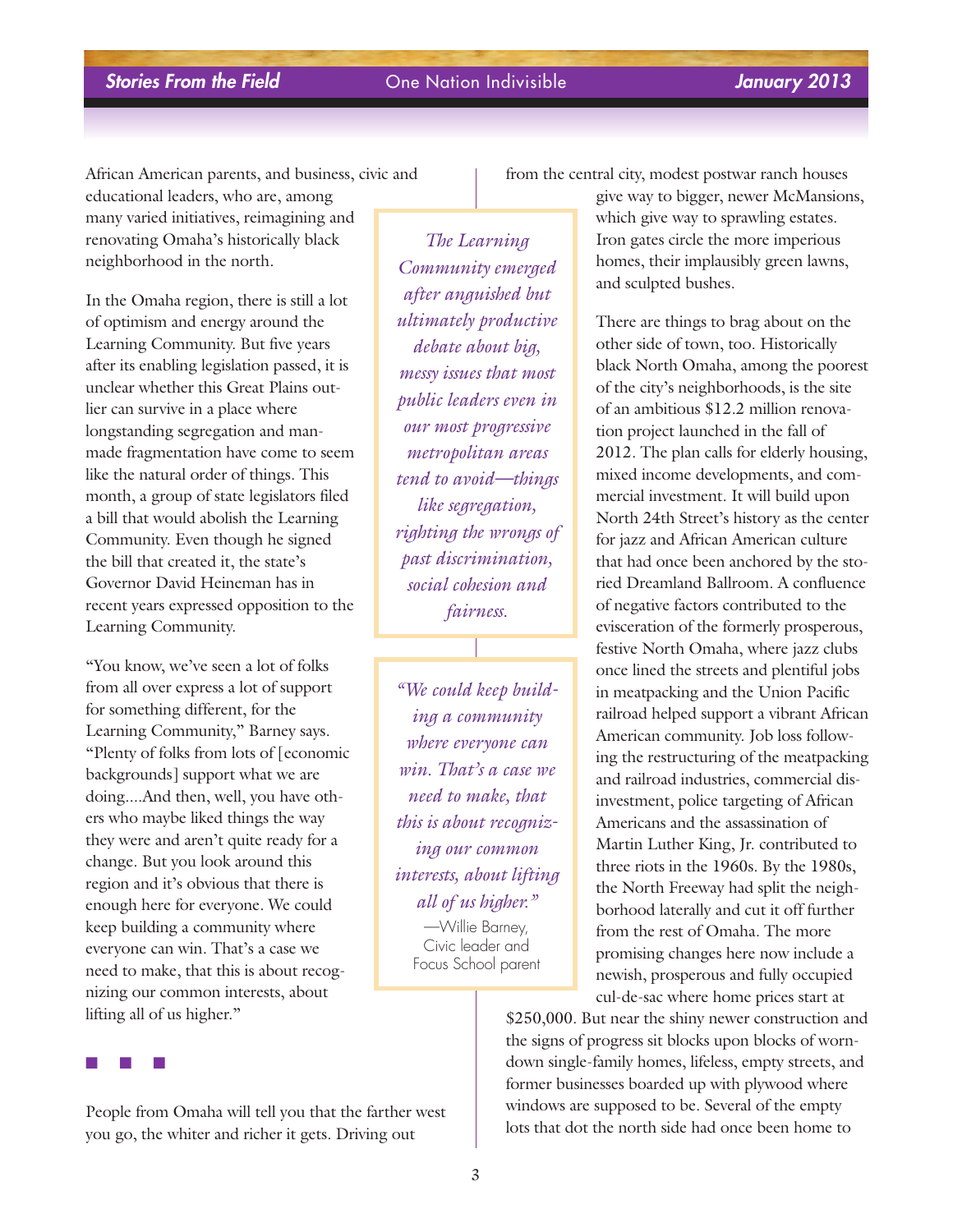grocery stores and other local businesses destroyed in the riots and never replaced.

Among large metropolitan areas, the Omaha region reports some of the highest rates of inequality between whites and blacks and between whites and Latinos, particularly in jobs and income. According to the Urban Institute, Omaha ranks 91st of 100 metros (100 represents the largest gap) on these two measures. Similarly, the Omaha region's high rates of residential segregation earn it a "D" on the Washington-based Urban Institute's Metrotrends report card.

The culture of fragmentation here is probably best exemplified by the way public education is organized. Within this city of 415,000 people, a mix of quirky local custom and legislation allows for four of Omaha's neighborhoods to maintain stand-alone, middle-class sovereign school districts, all of them well within the city limits. The city itself oversees the fifth district, the Omaha Public Schools, referred to locally as "the urban district." Folks in Omaha say the place offers up a classic tale of two cities. Just as much, though, it offers a tragic story of five school districts.

### ■ ■ ■

The Learning Community's "we are all in this together" implication makes it an anomaly in divided Omaha, in red Nebraska and nationally. A 2012 Pew Research Center report shows that people are more likely to live in economically segregated neighborhoods today than they were 30 years ago. The UCLA's Civil Rights Project reports that school segregation rates for black and Latino students have been rising steadily for twenty years.

In the national civil rights world, Nebraska's Learning Community venture piqued curiosity in part because it happened so far away from the New York–D.C. radar screens. But it was equally surprising because it materialized without a court order at exactly the time other districts were scaling back, even abandoning, integration efforts. Courts in recent years had made it

easier for school districts to let go of their courtordered desegregation plans and the shrinking share of white students in many urban districts during that period was making desegregation efforts futile. In 2007, the U.S. Supreme Court made it ever more challenging for educators to maintain diverse schools through student assignment and transfer policies that considered a student's race. Amid this retrenchment, though, seven other so-termed "voluntary cross-district desegregation programs" similar in spirit to Omaha's have managed to survive in pockets of the United States. Some have roots in the civil rights movement and others emerged as remedies in court settlements. A few struggle every year for financial and political survival. Others manage to retain support and popularity. Each pursues "school diversity" either in socioeconomic status, race and ethnicity, or both. All provide transportation, and in some cases tutoring and other services, for students to attend schools outside the typically racially and economically homogeneous communities where they live. In Connecticut, not only do students from urban communities attend suburban schools, but students from several regions can choose from increasingly popular magnet schools that draw diverse enrollments from multiple municipalities. About 3,000 students from Boston each year attend suburban schools through one of the nation's oldest cross-district programs, established in 1966. In St. Louis, officials oversee transfer of about 5,300 students out of the city to suburban schools.

Last year, 2,246 students transferred through Nebraska's Learning Community, with about half of those increasing diversity in the schools they attended. About 180 students attended Wilson Focus School, though this number is projected to grow to 250 in a few years. Another few dozen students attend the Focus School program in middle school, which offers a continuation of the leadership and technology curriculum used at the elementary school. This is still a miniscule number, considering that there are about 111,000 students scattered among the 11 Learning Community school districts. Meanwhile, as is true in the rest of the nation, more and more Latino and black families are moving out-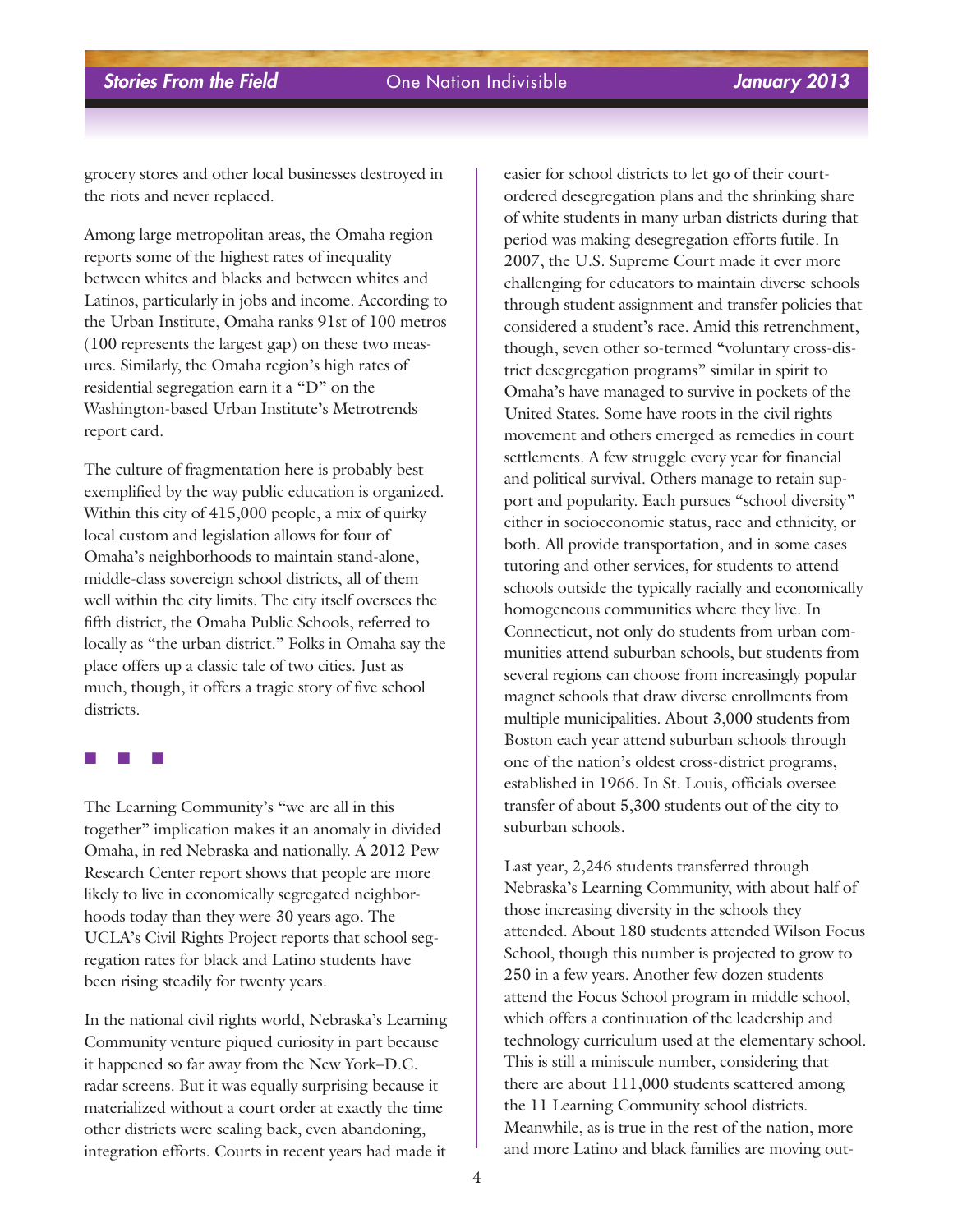side of the city of Omaha, though that movement is still too slow to make much of a dent in the region's segregation rates.

"The Learning Community is a work in progress. We have here a structure that provides a beginning, a foundation," says Ben Gray, a city councilor in Omaha. "We need to give this a fighting chance." It would be unrealistic, Gray says, to think that this effort could create diverse schools in every district in just a few years, that it alone could fight back the forces of racial and economic segregation. It may be a light counterweight, Gray says, but it is a "crucial" one.

The Native American word "Omaha" translates from the Hokan-Siouan language to "the upstream people" or a tribe that travels "against the current." There is something of that against-the-grain mentality in this contemporary effort. It also reflects a kind of pragmatism in which Nebraskans pride themselves.

"I love telling people that 30 percent of Nebraska's children under the age of five are Latino. I love saying that because people just don't believe it and it makes them pay attention," the Learning Community's CEO Ted Stilwill says. "People have their image and their stereotypes about Nebraska, that it's cornfields and white people. But of course the data is right there. It tells the story about the fact that we are changing, that we really need to provide ways for all children to prepare for that diverse world, to be part of that world."

■ ■ ■

At the Focus School, our convivial guides Alyx and Nolan, their classmates, and Glenn Mitchell, their teacher, are not only preparing for a diverse world: They've created one.

"Diverse City" is the name students have given the mini-society, also known as "Mr. Mitchell's 5th

*"The Learning Community is a work in progress. We have here a structure that provides a beginning, a foundation. We need to give this a fighting chance."* — Ben Gray, Omaha city councilor

grade." On a recent Monday, nearly everyone is too preoccupied, either with making slides for Power-

> Point presentations about planets, or thinking up questions for an all-class trivia game, to pay the ringing phone any mind. Maya, though, in her role as Diverse City's administrative assistant, pushes her laptop aside, stands and tilts her body forward, leg in the air, yogalike, and picks up the phone.

"Hello, Diverse City," she tells the caller. "We are all equal."

Maya covers the mouthpiece with her hand. "Mr. Mitchell! Mr. Mitchell!" she shouts. Glenn Mitchell, a burly, warm African American man, is occupied with

quizzing two boys about Saturn's position in relationship to the sun. Somehow Maya's whispers cut through classroom chatter.

"Umm...it's for you."

"Thank you," Mr. Mitchell tells her, nodding. "Now, please take a message in a professional manner."

As Alyx notes, Diverse City keeps an impressive collection of reptiles, including her beloved Australian lizard, the blue-tongued skink. Fifth grade offers a standard diet of mandatory reading time, science reports, math drills and oral presentations. Its leadership theme and its constructed society also nudge children into constant negotiations with each other to collectively solve problems and to balance individual desires with community needs.

In Diverse City, a messy desk can get you a citation from the police. It's not something the rest of the community should have to look at, after all. And if you are always rifling through papers in search of a missing assignment, your disorganization wastes everyone's time.

"You can sue people," explains student Nicholas Vollmer. In hushed tones, Nicholas details the contentious charges leveled against a Diverse City graphic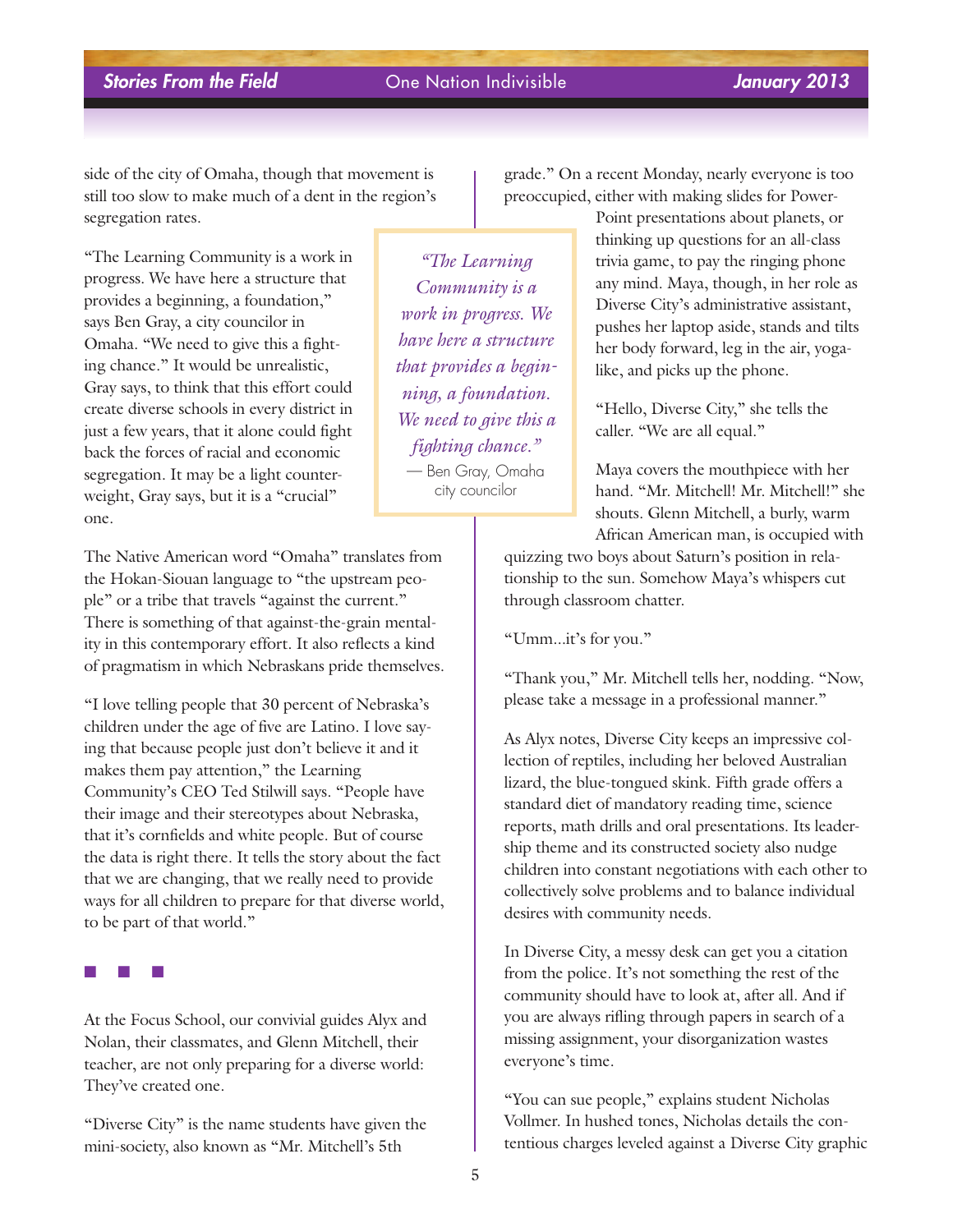design company over an "alleged" copyright violation. "But you don't want to overdo that because suing takes time and money and there are other things that are more productive for people to be focusing on, you know, things that benefit other peo-

ple. Usually, the goal is to get to some peaceful kind of resolution."

If you get cited say, for an overflowing desk or sued, you can hire a lawyer to defend you. A socially concerned student thought this arrangement unfair to people who



didn't have money to throw around on defense against frivolous lawsuits. So, Diverse City's town mothers and fathers established a public defender's office of sorts. Kids alternate jobs, though they have to interview and get hired for each one. Nolan, a cop one week, may next week defend an accused messy desk keeper. Next month, Maya, Diverse City's administrative assistant, might be elevated to city councilor.

Mr. Mitchell is proud of the students for having come up with the classroom name, "Diverse City." "They really get it," he says, "That having that diversity—be it racial, socioeconomic, cultural, in learning style, whatever it is—is a reality of life and that our diversity that we have here is going to help them learn how to be leaders. More than that, they can't really be great leaders if they can't communicate and interact successfully in a diverse setting. Isn't that obvious? I mean, it seems pretty obvious to me."

The suburban students who pile onto buses bound for the Focus School in South Omaha are accustomed to the ride by now. But they are new pioneers of a sort, taking the exact reverse course of scores of children and families who for decades had headed out of the increasingly black and brown city to develop and settle in sprawling suburbs.

■ ■ ■

The diminishment of Omaha's schools and concomitant rise of suburban ones follows a story line much like those of America's other formerly grand urban centers. Unlike most other states, though, Nebraska permits so-called "metropolitan class" cities—in this case,

only Omaha is considered "metropolitan class"—to "annex" or take over land so as to capture the growth, sprawl and the tax dollars that come with it. Thus, in the years before about 1940, as the city's limits expanded, so did the enrollment and the tax base of Omaha's public school system.

Custom began to change in 1947, though, when several then still rural and semi-suburban districts in the city's west side got together and formed their own mostly white, middle and upper-middle class educational enclave, District 66, also known as "Westside Community Schools." The state Legislature even passed a law expressly preventing the Omaha Public Schools from ever taking over District 66. As suburban housing kept expanding through the 1950s, people continued to move their families west, both in the city of Omaha and in other less populated places such as Millard and Gretna. Over 20 years, from 1950 to 1970, the number of people living in Omaha's expanded city limits rose by almost 40 percent—from about 250,000 to nearly 350,000.

"It's a little confusing," says Sheri Vollmer, who lives smack dab in the middle of Omaha *and* within the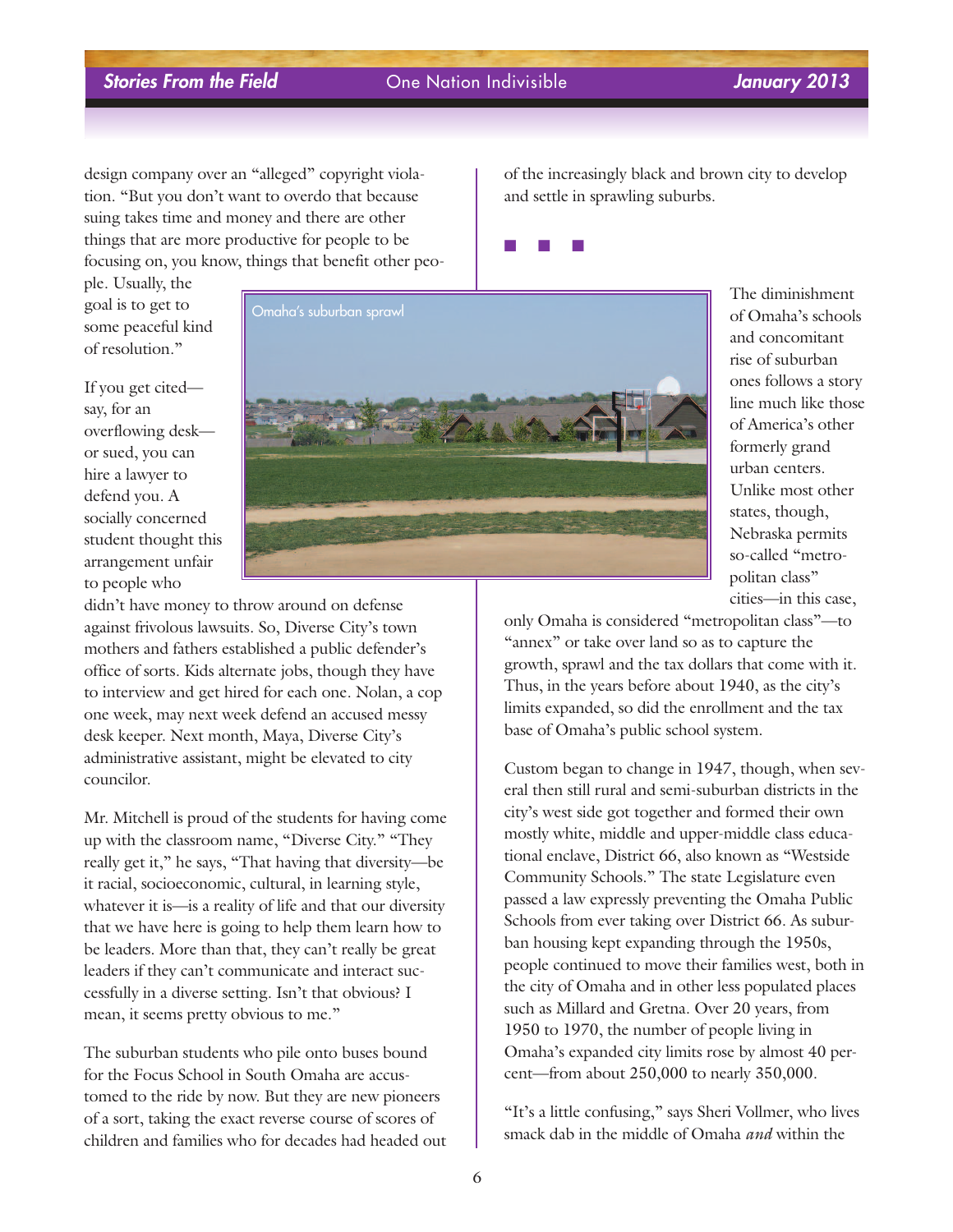borders of District 66, which means her kids would not attend the city's public schools. She chose to send her kids to the Focus School in South Omaha instead. "We are right in Omaha but not part of the school district? So, why is that? I'm not sure people really know why at this point."

District 66's website, boasting a "tradition of excellence" in "the heart of Omaha," explains its formation in 1947 as an expression of residents' desire to "maintain quality education." That vague justification may very well be true. But it's also true that in 1951, the year that the state Legislature granted District 66 special protection from Omaha, school desegregation was being pursued in earnest throughout the nation, including within the former Border States. In 1949, lawyers had filed the desegregation case, *Briggs v. Elliot*, from South Carolina. It would be consolidated into *Brown v. Board of Education*, which was filed in 1951, with a plaintiff from Topeka, Kansas, which sits a mere 180 miles south of Omaha.

For decades already, African American residents had been attracted to Omaha by jobs in the city's railroad and meatpacking industries. (Union Pacific Railroad, still headquartered in Omaha, had built the first transcontinental railroad in the 1860s. Many porters, cooks and waiters were African Americans who lived in Omaha.) By the late 1950s, about 5 percent of Omaha's population was African American and growing. According to census figures about 90 percent of African Americans still lived in the city's north side.

During this period, racial covenants, discriminatory lending practices, redlining and zoning regulations worked in tandem to prevent African Americans from buying homes in the prosperous neighborhoods of Omaha's western section, where District 66 was located. Government loan programs encouraged the purchase of new homes, which were most often found beyond urban areas. And these were precisely the places where African Americans were rarely able to buy, even if they had the means. Omaha's immigrants, however, did move over time. Polish, Italians and other immigrant groups often settled first in

South Omaha near the meatpacking plants and then moved on to other sections of the city, especially as development ramped up to the west.

By the late 1960s, with suburbia still sprawling, the city of Omaha looked to annex the neighboring city of Millard. Once a sleepy little village settled in the 1880s, Millard began to grow soon after Western Electric opened a manufacturing plant there. Millard's local government leaders resisted annexation with more indignation than had been seen in previous towns. Millard officials even annexed a cemetery in neighboring Sarpy County with the hope that the court would not allow Omaha to annex a municipality that had property outside Douglas County. Things were different in Omaha now. As Steve Marantz chronicles in his book, *The Rhythm Boys of Omaha Central: High School Basketball at the '68 Racial Divide*, tensions between whites and blacks were intense during this period. North Omaha, once a fairly prosperous place, had hit hard times. Between 1955 and 1969, Marantz shows, the meatpacking industry alone accounted for the loss of 6,500 jobs, many of them held by African Americans. In 1964, a survey had shown that had it not been for restrictive real estate covenants, 29 percent of north side residents would move out. Worse, 48 percent said they wanted to move but did not have enough money to do so. That year, half of the city's "deteriorated housing" was in the black neighborhoods of the north side. (Until 1963, Nebraska law forbade whites and blacks and whites and Asians from marrying each other.) Marantz notes that in 1965, a census survey showed that Omaha and Birmingham, Alabama had identical levels of residential segregation.

In 1968, the Alabama segregationist and candidate for U.S. president, George Wallace, stepped into the city's racial tinderbox. On an afternoon in March, Wallace landed at Omaha's airport to the tune of "Dixie." A group of protesters responded with the ballad, "We Shall Overcome." Wallace spoke at Omaha's Civic Auditorium right near Central High School. A racially mixed group of protesters heckled and yelled. A fight broke out. Police chased down protesters running from the melee.

7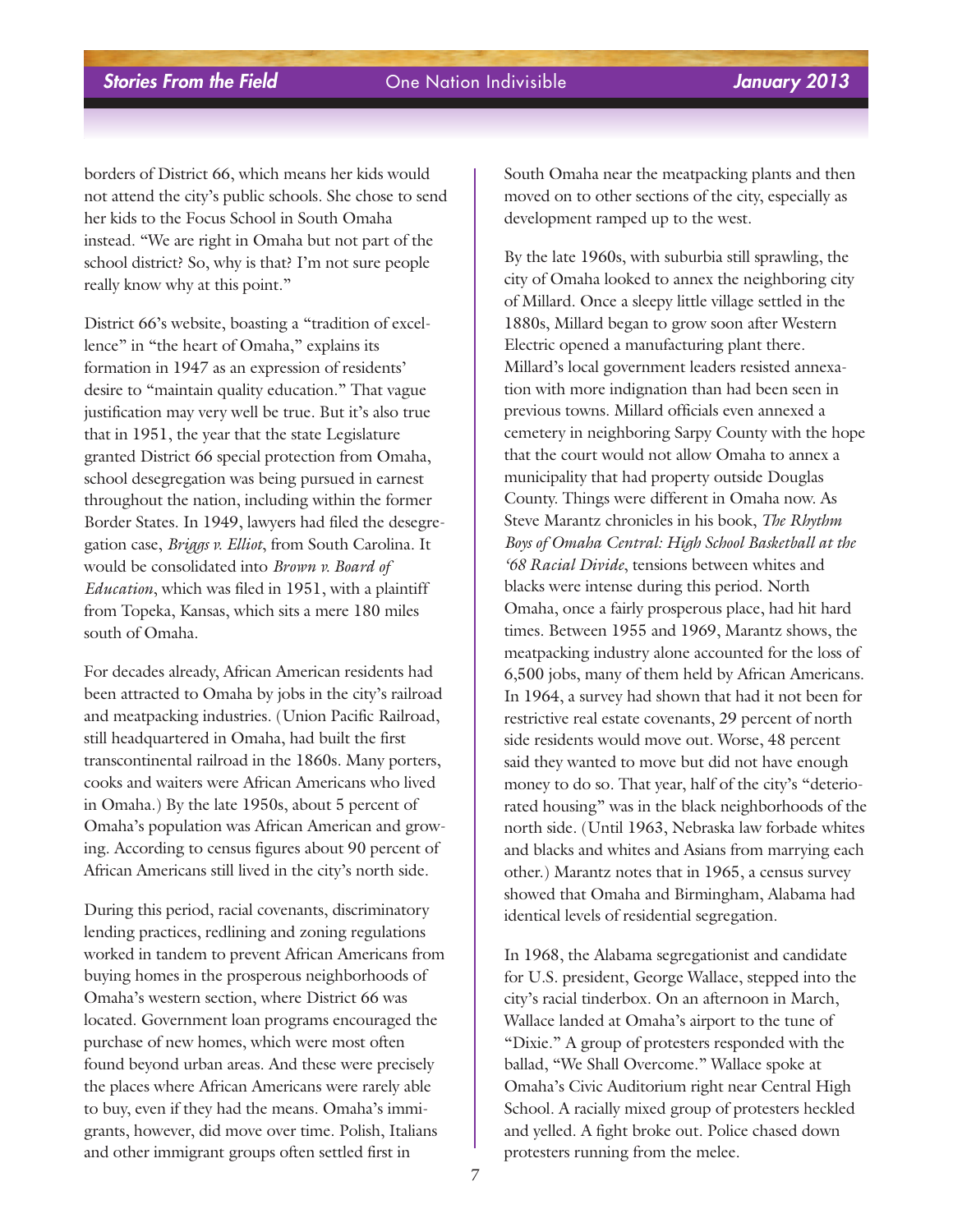"[Wallace] had come to Omaha to campaign for president. He brought the Deep South—'segregation now, segregation tomorrow, segregation forever' and the jackboots of Selma—and set it down two blocks from Omaha Central High School," Marantz writes. Marantz's affectionate portrait of Omaha Central High School during that period depicts a place where white and black teens, through much struggle and tension, and gaping inequalities, quite often bonded, formed friendships and even fell in love.

It was within this larger context of social upheaval that, after a protracted legal battle, Omaha did finally annex Millard in 1971. Unlike previous annexations, though, under the terms of this agreement, Millard's public schools would not be folded into Omaha's. So, as black student enrollment continued to rise in Omaha, Millard's school district — like District 66 would remain wholly independent.

In interviews she conducted for her 2009 case study of the Learning Community's genesis, University of Texas Assistant Professor Jennifer Holme found a "general consensus" that Omaha officials stayed quiet about the maintenance of Millard as a sovereign school district "due to political pressure to keep the predominantly white and middle class district separate" from the Omaha Public Schools. In the coming years, Millard's sovereignty would exacerbate the racial polarization that began with the post-World War II suburban housing boom.

Several years later, in 1975, a federal court found the Omaha Public Schools guilty of intentional segregation. Evidence showed administrators had purposefully assigned students to schools based on race and allowed for transfers of white students out of more racially diverse schools. Implementation of the desegregation order, in 1976, no doubt sped up white flight out of Omaha and into the sovereign white districts around it. In 1971, the Omaha Public Schools had enrolled about 64,000 students. By 1976, Omaha's schools had lost more than 10,000 kids with most moving to schools in the suburbs. During the same period, Millard's schools gained

4,000 students with overall enrollment up to 9,100 students by 1976.

Suburbs like Millard were exempt from the kinds of desegregation-related challenges that Omaha faced for the obvious reason that there were hardly any African American children in places like Millard and District 66. And by then, it was clear that the U.S. Supreme Court had the suburbs' backs. Just two years before, in the 1974 case, *Milliken v. Bradley*, the High Court had ruled that cities could not include suburban districts in their desegregation plans even if a dwindling share of white students in urban schools would make court-ordered desegregation impossible to achieve over the long term.

"In the short run, it may seem to be the easier course to allow our great metropolitan areas to be divided up. . . one white, the other black," Justice Thurgood Marshall wrote in his dissent in *Milliken*, "but it is a course, I predict, our people will ultimately regret."

■ ■ ■

At the height of Omaha's desegregation struggle, a young Omaha native named John Mackiel was teaching English at the city's Burke High School. Not long out of the University of Nebraska, he wasn't paying rapt attention to the details of desegregation. He needed to focus instead, "on the challenge of trying to get teenagers interested in *Beowulf*." Mackiel, a product of Omaha's working class Midtown neighborhood, taught at Burke for a few years, went on to work as a guidance counselor and then in the late 70s, began his career as an administrator in the system, initially recruiting high school teachers. In the 80s, while Mackiel was in law school, he was the district's chief labor negotiator. (He would earn his law degree in 1984 from Antioch.) In 1997, after Mackiel had worked in the system for a quarter century, the Omaha school board voted unanimously to hire him as the school superintendent.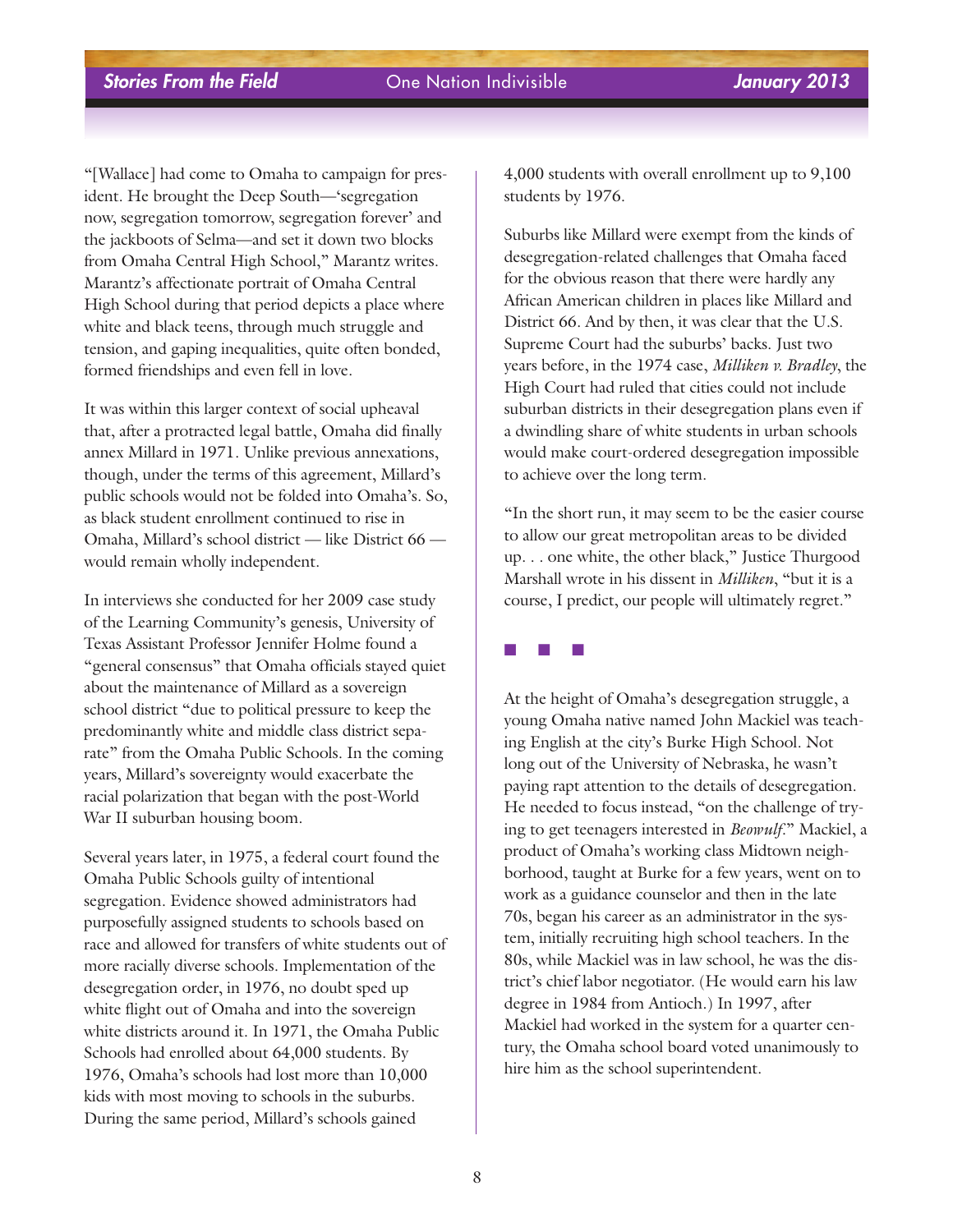Scholars who study educational leadership blame long hours, the stress of having many bosses and unstable political contexts for the rapid turnover of urban school leaders, who stay in their positions an average

of about 3 years. Undoubtedly, this revolving-door leadership contributes to the instability that characterizes urban school districts. John Mackiel, though, would for four decades remain utterly devoted to Omaha's public schools. He and his wife Debi, a schoolteacher turned university administrator, and their two daughters were settled and perfectly happy in the city. Unlike many of his contemporaries, Mackiel had no interest in using his first superintendent's job as a springboard to a bigger system. He was content. But by the early 2000s, Mackiel and his colleagues in Omaha found

themselves up against a complex mix of forces that threatened the health, and perhaps even the survival, of Omaha's "urban" district.

The share of middle class students in Omaha continued to shrink over the years and, the share of the district's students who lived in poverty kept growing. The social problems related to poverty—instability, stress, exposure to violence, even hunger—seeped into classrooms and hallways. Research on the detrimental effects of high poverty schools—teacher instability, constricted curriculum, low relative achievement—was clear by then and would only mount in the years to come. As research by Professor Douglas Harris at the University of Wisconsin demonstrated, there were certainly some highpoverty, racially isolated schools that beat long odds. But there were not many of them. (Harris found just .3 percent of such schools registered higher than typical test scores for three years in a row). On the other hand, at predominantly middle class, racially diverse schools, research told a different story. Educators



tended to be better able to mitigate the negative effects of poverty. Graduation rates tended to be higher for all students. As the years went on, numerous studies would show a strong association between

> attendance at socioeconomically or racially diverse schools and higher relative test scores in math, science and reading.

As poverty increased in Omaha's public schools, by the mid-2000s, the already small share of lower-income students in some nearby suburban districts, such as Elkhorn and Bennington, got even smaller. A state program initiated in 1989 permitting students to attend school outside of the districts where they lived intensified disparities like this. Because transportation was not provided, the plan further advantaged children whose family

incomes and flexible schedules allowed them to provide such transportation. Since Omaha was under court order to desegregate, administrators there had initially been allowed to deny transfers that would exacerbate racial segregation. Once the school district ended its mandatory desegregation order in 1998, though, officials no longer had the power to deny such transfers. Policymakers paid no heed to the fact that the transfer program was creating more socioeconomic isolation. Of the 2,700 students who left Omaha's public schools under open enrollment in 2005, Jennifer Holme and her colleagues report, three-quarters were white and came from families who earned "higher incomes."

The tax base of Omaha's schools also continued to erode. Unlike the city of Omaha whose borders (and tax base) had expanded through annexation, remember that the school district's borders had been frozen. Omaha's public schools, thus, received no tax money from highly appraised property, including homes and commercial buildings, sitting within the city lines but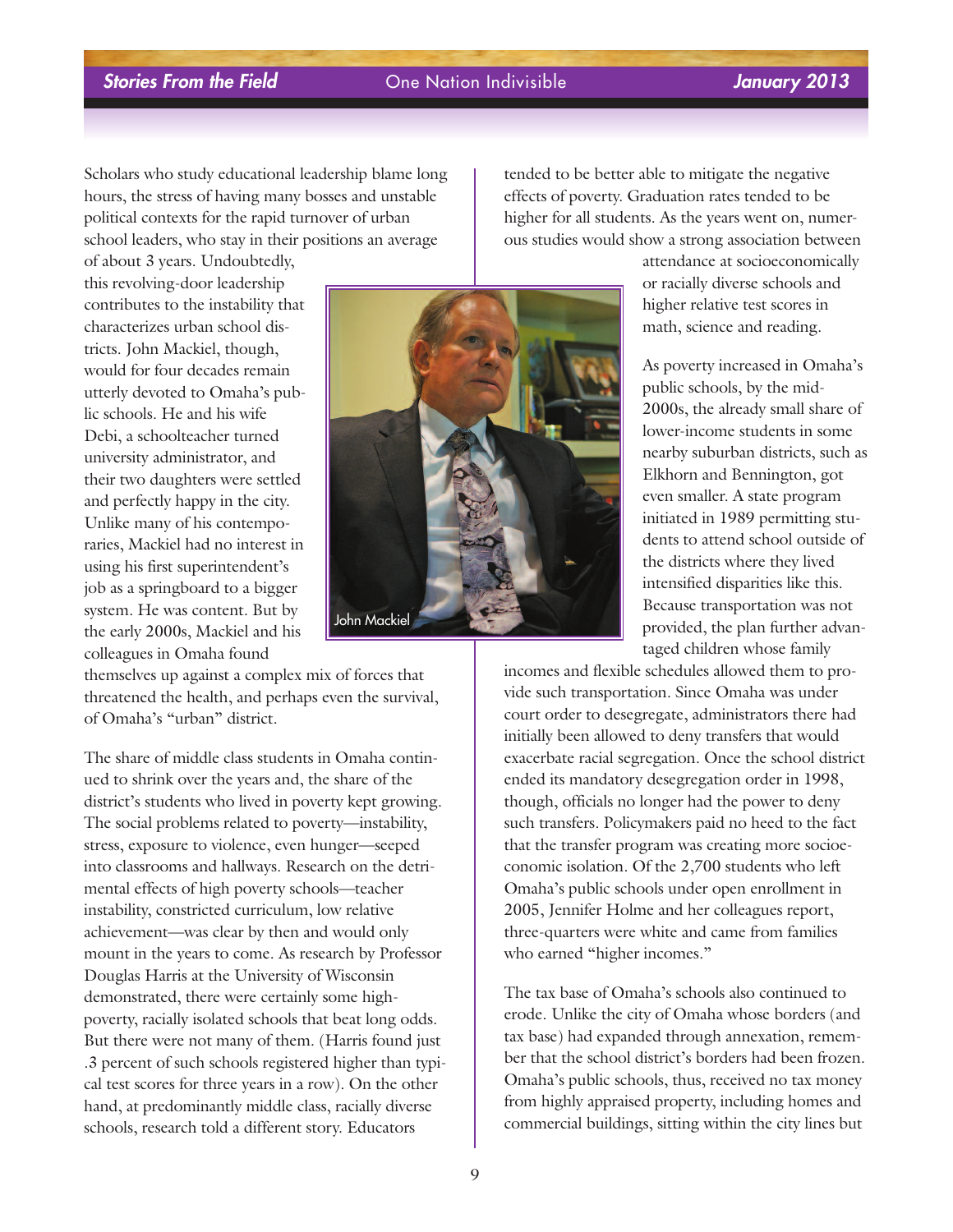districts that had filed a lawsuit in state court claiming that Nebraska's funding mechanisms discriminated against them. As tends to happen with lawsuits, this

outside the school district borders. To add to the problem, when city officials set about developing the downtown area, they provided tax breaks to entice businesses and corporations to renovate urban buildings and move there. The deal was that new corporations and businesses would pay greatly

reduced taxes in the first few years with payments increasing gradually. This meant that for several years, the city's schools would receive no benefit even from development within the downtown area. In rapidly developing western Omaha, in contrast, new businesses paid their taxes in full. Accordingly, school districts out that way reaped the benefits.



one would barely move in the years that followed. Mackiel's hope that there might be a court-ordered resolution to the welldocumented fiscal inequities began to fade in the months and then

years that followed the lawsuit's filing. It was around this time that the city of Omaha was trying to annex nearby Elkhorn. If Omaha succeeded, it would be its first annexation in more than three decades.

John Mackiel picked up the newspaper one morning. An article about the proposed annexation fueled his frustration.

"So, the article says that if the city annexes Elkhorn, the Elkhorn Fire Department will become…the Omaha Fire Department. The Omaha Police Department, the Omaha library system…the Omaha Parks and Rec system will take over the Elkhorn departments," Mackiel remembers reading. "But. But!" Mackiel's voice rises. "It then says the Elkhorn Public Schools will remain the Elkhorn Public Schools. And that started the conversations internally where the question became, well: 'Why? Why?' Why?' What would warrant five separate school districts in a city the size of Omaha? Five superintendents? Five boards of education?" He did the math. If one were

The long road that placed John Mackiel at this dead end had been decades in the making. The son of a Polish immigrant father, Mackiel had grown up hanging drywall alongside immigrants from all over the world and African Americans from the north side who'd worked for his father's small business. He could still remember Omaha as a small city, ringed by farms and woods that were now tamed into suburban sameness. Omaha had, too, morphed into a corporate community, with the headquarters of five Fortune 500 companies within its borders. John Mackiel knew that he wasn't going anywhere and he refused to quietly preside over the schools' devolution into what he portended: "Just another hollowed out, abandoned, isolated urban school district." Mackiel had no sustained work experience outside Omaha. But he was an informed observer of urban education across the country. He saw Omaha headed down the same road as Newark, New Jersey, or Hartford, Connecticut, where the rise of suburbia had rendered the city schools places of last resort, places that teachers wished to avoid, places dubbed "troubled" and "failing," places where educators had been left alone, without adequate support, to try to reverse the corrosive effects of poverty, family instability, isolation and growing social inequality.

So, in 2003, Mackiel was eager to sign on with other "higher-poverty" school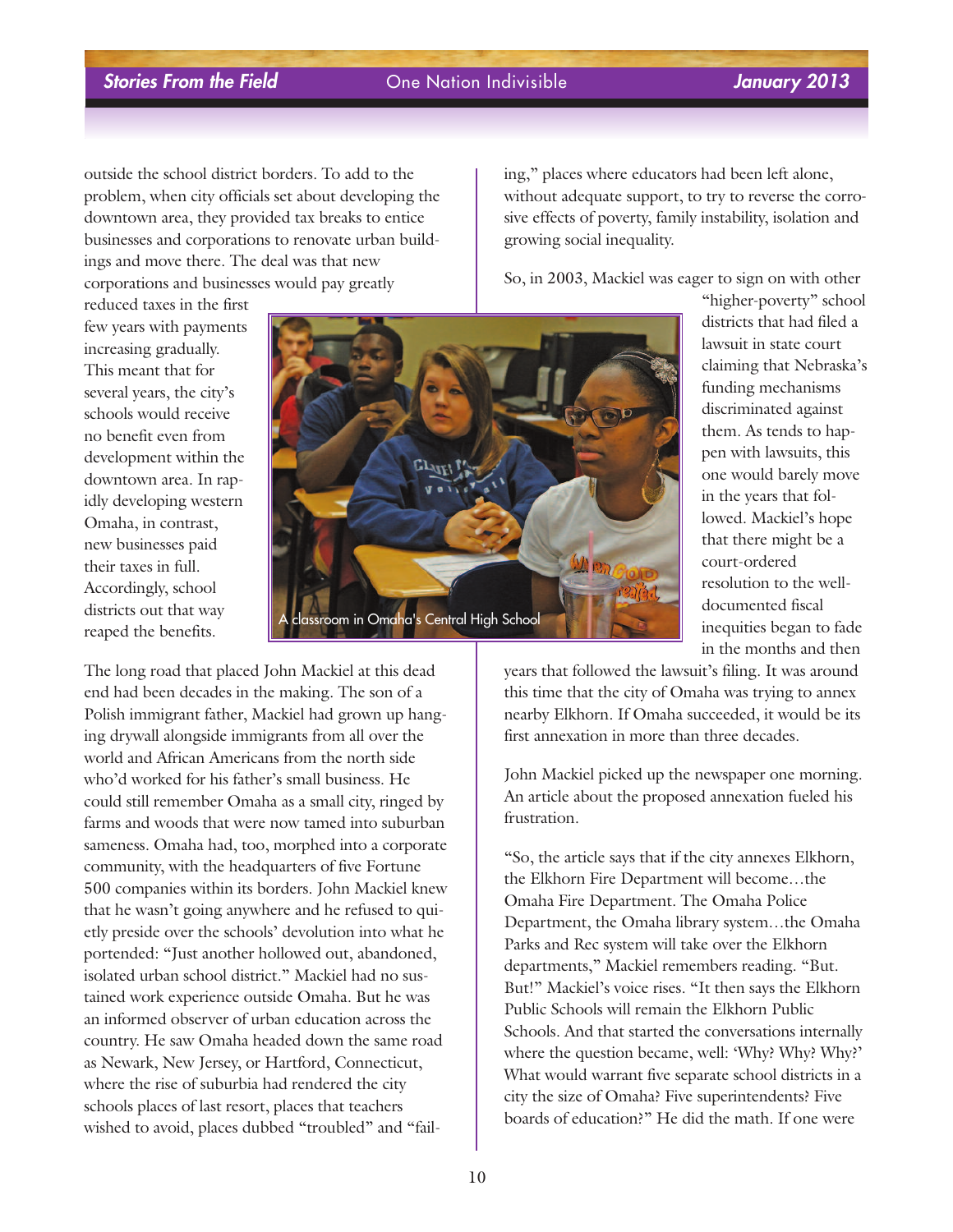to combine all the students in the five separate school districts within the city of Omaha, that number would be smaller than the number of students who had been enrolled in the one "urban" Omaha public school district in the 1970s. And, Mackiel points out, there has long been a history of consolidation in Nebraska. The state Legislature had, not many years back, joined together rural school districts suffering similar enrollment declines, with the goal being to streamline operations and reduce costs. But among the 11 school districts in Douglas and Sarpy counties, there were just about 111,000 kids, or roughly 10,000 kids for each district.

It forced an obvious question. Why *not* operate just one school district?

"Oh, everyone knows why," Mackiel answers. "They just won't say it. But I'll say it. Race and class are why."

### ■ ■ ■

Well past regular working hours in the spring of 2005, Mackiel and a few colleagues sat around a conference table reviewing the proposed bills up for consideration in the Omaha Legislature. They'd ordered some pizza to keep themselves energized. One bill perplexed them—a "technical clean-up bill" would have struck several unused laws from the books, including one referred to as 79-409, which had been enacted in 1890.

A little research revealed that the law slated for removal had not been used in several decades. But this hardly rendered it useless. It said: "Each incorporated city of the metropolitan class in the State of Nebraska shall constitute one…school district." In other words, as the city of Omaha expanded, this law said, the school district was supposed to grow, too. So, as it turned out, if officials had simply complied with this clearly stated law during the period that Omaha was swallowing towns to capture revenue, the public schools would not have lost huge swaths of students. Neither would the city's schools be locked

into an eroding tax base. And certainly, it would have a far more racially, ethnically and socioeconomically diverse student body.

The very next morning, Mackiel and his school board appealed to the Legislature to delay removing the newly discovered 79-409 from the books. With the law still technically in effect for the time being, Mackiel and his colleagues decided to go further.

In June 2005, the Omaha school board voted to begin annexation of 25 schools within the Omaha city limits, per Nebraska State Law 79-409. In other words, Omaha would be taking over what people long assumed were the sovereign districts of Elkhorn, Millard and Ralston. This plan, dubbed "One City, One School District," Mackiel and his board members reasoned, would be the first step toward racially, ethnically and economically diverse schools, a fairer distribution of money and a shared responsibility for overcoming educational challenges that grow from poverty. Annexation, the data showed, would increase the city schools' enrollment from about 46,500 to about 60,500. The Omaha schools' tax base would increase about 35 percent, adding affluent neighborhoods and hundreds of prosperous businesses, shopping centers and strip malls to the rolls.

"Multiple school districts in Omaha land lock the Omaha Public Schools," Mackiel told an *Omaha World Herald* reporter after the board's vote. "They stratify our community, they create inequity, and they compromise the opportunity for a genuine sense of community."

■ ■ ■

Just a few days after John Mackiel's clarion call for community building, people began threatening to kill him. The anonymous threats came by telephone to his house in Omaha, to his office and via mail. Meanwhile, superintendents in Westside (District 66), Elkhorn, Millard and Ralston created an anti-One City, One School District coalition, which sponsored public meetings and organized opponents to the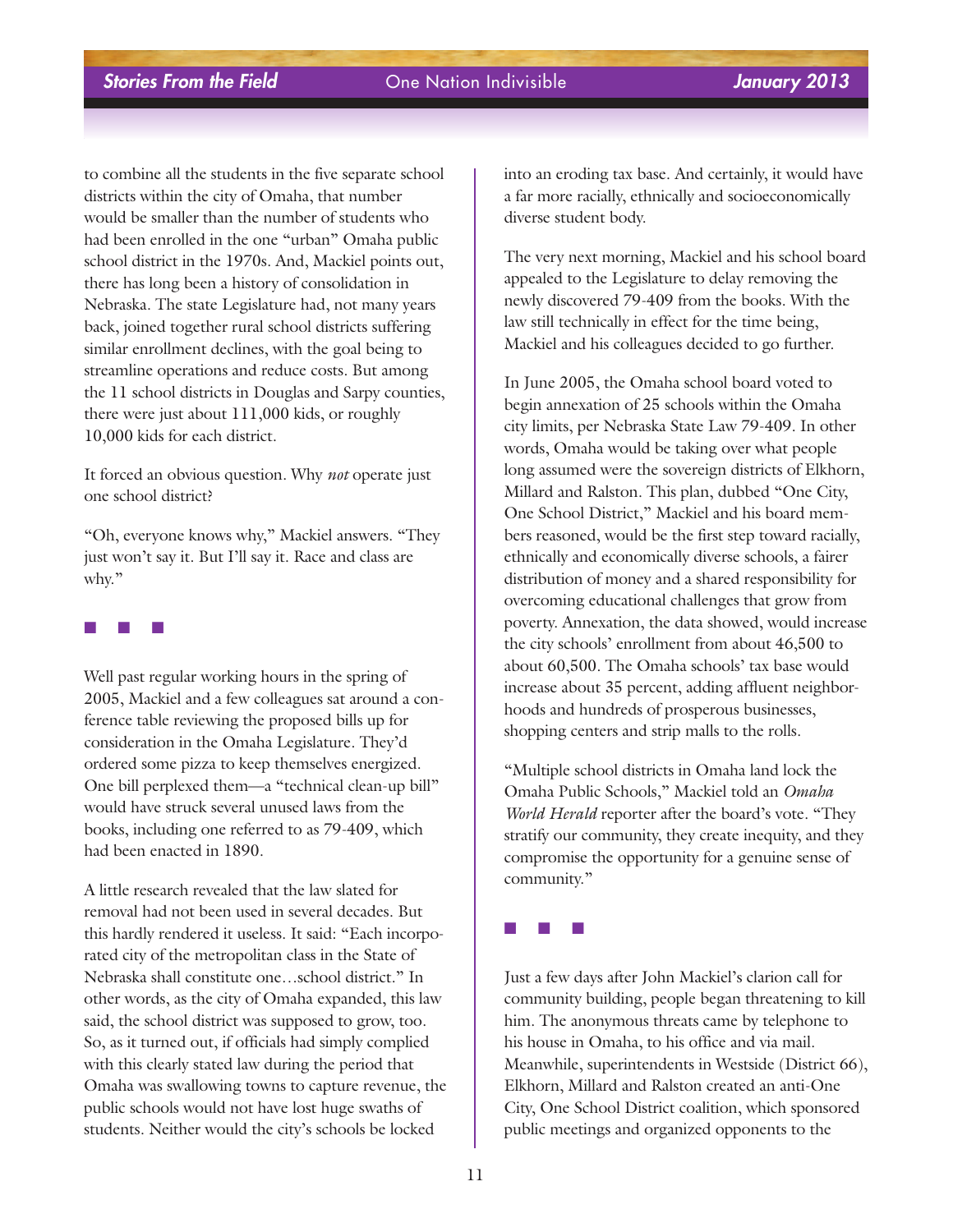plan. At the suburban gatherings, parents and suburban school board members streamed to microphones and expressed outrage over One City, One School District. At the time, the Republican candidate for governor, David Heineman, had been trailing in the polls against the far more popular former U.S. Congressman and University of Nebraska football coach, Tom Osborne. Soon after Heineman expressed support for the suburban battle against One City, One School District, his popularity surged. He ultimately beat Tom Osborne who had publicly supported One City, One School District.

In the leafy residential sections of Omaha, including Millard and Elkhorn and Ralston, signs popped up reading, "No Thanks!" In the territory of Omaha where kids went to the city's public schools, many parents, educators and community leaders affixed "One City, One School District" bumper stickers to their cars. As Osborne had, several prominent civic and business leaders in Omaha, including the billionaire investor Warren Buffett, endorsed the One City, One School District plan. The story of suburban rage, however, dominated most news outlets. John Mackiel, full of hope and ever the dutiful citizen, continued to show up at public forums in the suburbs. He came ready to answer questions, he recalls, to "engage in productive dialogue with folks." Mostly, though, people yelled at him.

Rage, death threats and political wrangling eclipsed the values undergirding Omaha's One City, One School District. Words like cohesion, fairness, efficiency and integration were quickly erased from most public conversation. As is true of most heated controversies, where you stood on the matter of One City, One School District depended on where you sat. Or in this case, it depended upon what school you attended, in which community you taught or what school district you had been hired to oversee. So, among people in that ostensible "community" John Mackiel had hoped to build and cohere, he became both villain and hero. He had acted rashly or just in the nick of time. He was impolitic. Or, he was sensible. He was foolish; he was discerning. However

one's position and vantage point led them to see John Mackiel, though, his One City, One School District plan rendered previously invisible school boundary lines suddenly, starkly visible by acknowledging their role in creating separate and unequal schools. John Mackiel forced matters of race, class, inequality and fairness onto the political agenda in his city, the region, the state and briefly, even the nation. Love him or hate him, he had at least done that.

■ ■ ■

State legislators immediately stepped into the border battle. They rushed to write two bills aimed at appeasing Omaha and quelling suburban anxiety. It was during this time that Education Committee Chairman Ron Raikes, a farmer and economics Ph.D. from rural Waverly, first introduced the Learning Community concept. The law of his imagination would have created a common levy, along with mechanisms to increase economic diversity in schools through regional magnets called "Focus Schools." But it would not have required nor would it have even encouraged socioeconomic diversity outside of those Focus Schools. The bill also would have cemented suburban borders in place, similar to what legislators had done for District 66 years ago.

Then things got complicated. A longtime community activist and African American state senator from Omaha named Ernie Chambers came out in opposition to Raikes' bill and to another similar one. He'd argued that his African American constituents should have more control of schools within their neighborhoods. Raikes tried to satisfy Chambers and worked with him to amend his "Learning Community" bill. The new bill that emerged still froze the suburban district borders and allowed for establishment of Focus Schools and a common levy. But now it created even *more* fragmentation and racial and class segregation by splitting the Omaha Public Schools' current district into three smaller, separate ones. Under the bill, each of these districts would have "attendance areas which are contiguous and whose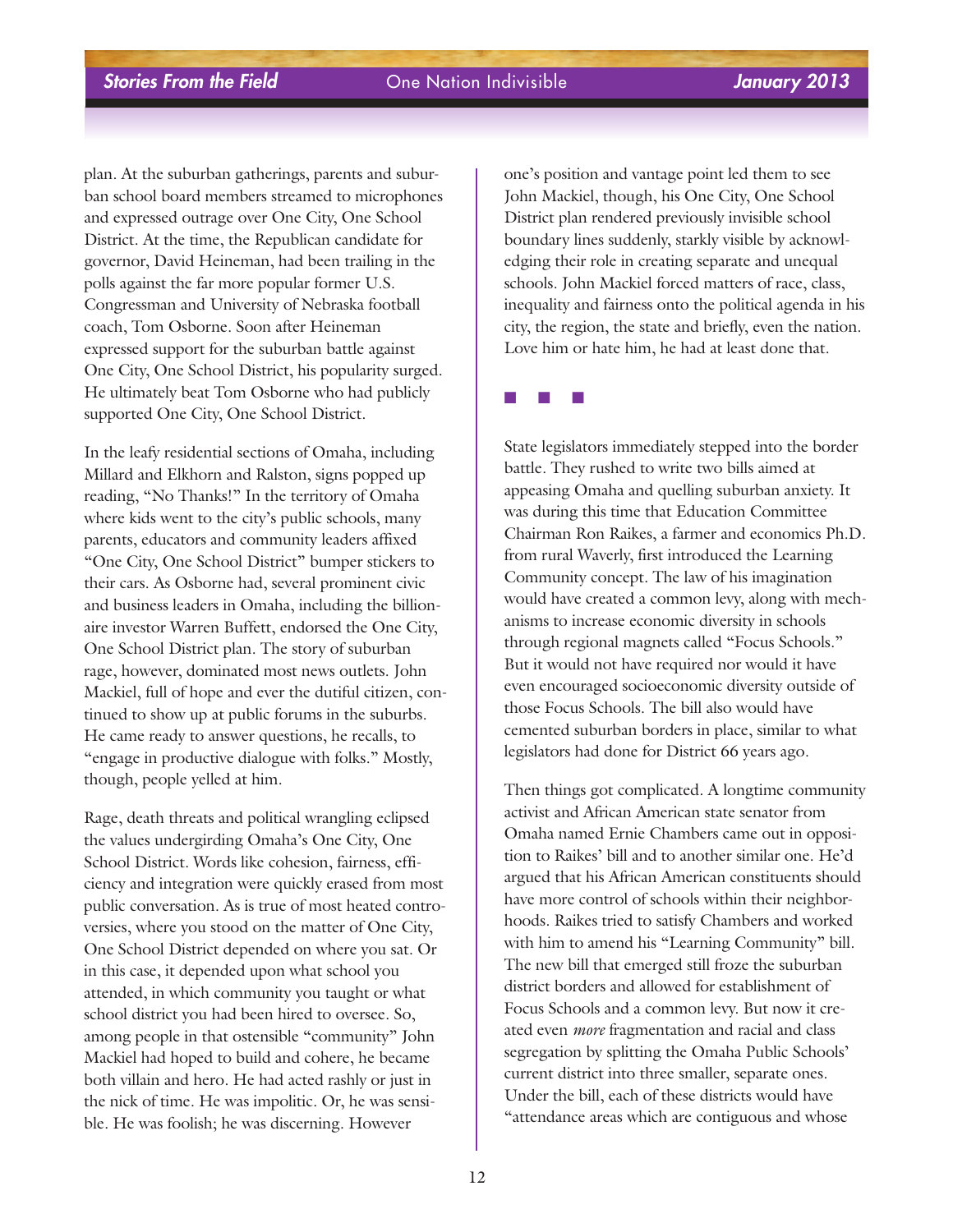student populations share a community of interest." The only way to make the plan work to that specification, though, would be to purposefully draw school

borders along racially and ethnically segregated neighborhood boundaries. This meant a disproportionately white school district would sit to the west, a nearly all Latino district would be established in the south and finally, an almost exclusively African American district would enroll students from the northern part of the city. In April 2006, on a vote of 31 to 16, the Nebraska State Legislature passed this bill. Governor Dave Heineman signed it into law just hours afterward. Then the national spotlight shone harshly on Nebraska.

"My first tip of the hat goes to Nebraska State Legislature which voted to split Omaha…schools into 3 proposed new districts—one predominately white, another predominately black, and a third predominately Hispanic—a veritable Neapolitan race-cream…"

comedian Stephen Colbert of *The Colbert Report*, told a cackling studio audience. "All the Nebraska legislators are saying is, 'we don't see whites, blacks, and Hispanics. We see children; children who would be a lot happier sticking with their own kind.'"

Well, that was embarrassing. *PBS NewsHour* and *The New York Times* ran unflattering accounts of Nebraska's legislation. Nebraska's lawmakers had forced national journalists to review basic American history. In 1954, they reminded readers, a unanimous Supreme Court in *Brown v. Board of Education* outlawed intentional racial segregation in public education. The local NAACP chapter appeared in federal court asking for an injunction against splitting Omaha's system into racially identifiable districts. The Chicano Awareness Center filed a lawsuit in state court. The state court ordered a stay on the legislation, preventing it from going forward. The U.S. Commission on Civil Rights convened hearings on

*"Multiple school districts in Omaha land lock the Omaha Public Schools," Mackiel told an* Omaha World Herald *reporter after the board's vote. "They stratify our community, they create inequity, and they compromise the opportunity for a genuine sense of community."*

the law. The Council of Great City Schools, a member association of the nation's largest urban districts, had been scheduled to hold its annual conference in

> Omaha. It boycotted and went to Atlanta instead. Warren Buffett, Omaha's favorite son, whose children and grandchildren either had been or were currently enrolled in the city's public schools, expressed dismay. David Sokol, CEO of the major regional employer, MidAmerican Energy Holdings, told The *New York Times*: "This is going to make our state a laughingstock."

■ ■ ■

Within a few days, the national media was mostly finished writing and laughing about Nebraska. But at the *Omaha World-Herald*, reporters continued to cover the developing story and its larger significance with a rigor and depth that is unusual for small metros. The One

City, One School District debate had helped inspire local journalists to chronicle not only the day-to-day controversy, but also to explore the myriad factors that led to such stark inequality and segregation in the first place. For the paper's publisher, John Gottschalk, this was no joke. He'd felt "personally humiliated" by the national coverage. Reporters at the paper he oversaw would take this quite seriously and they would "not write about any of this as if it were just an argument that someone was going to win or lose. This was a matter that brought all of our most important questions to the table. It was going to express our values and whether we were capable of solving big problems."

Gottschalk believed he knew a Nebraska that the national media did not have the patience to try to understand. Big name journalists would not be present for the next stage of discussion and negotiation, but the role of the local media, he believed, was to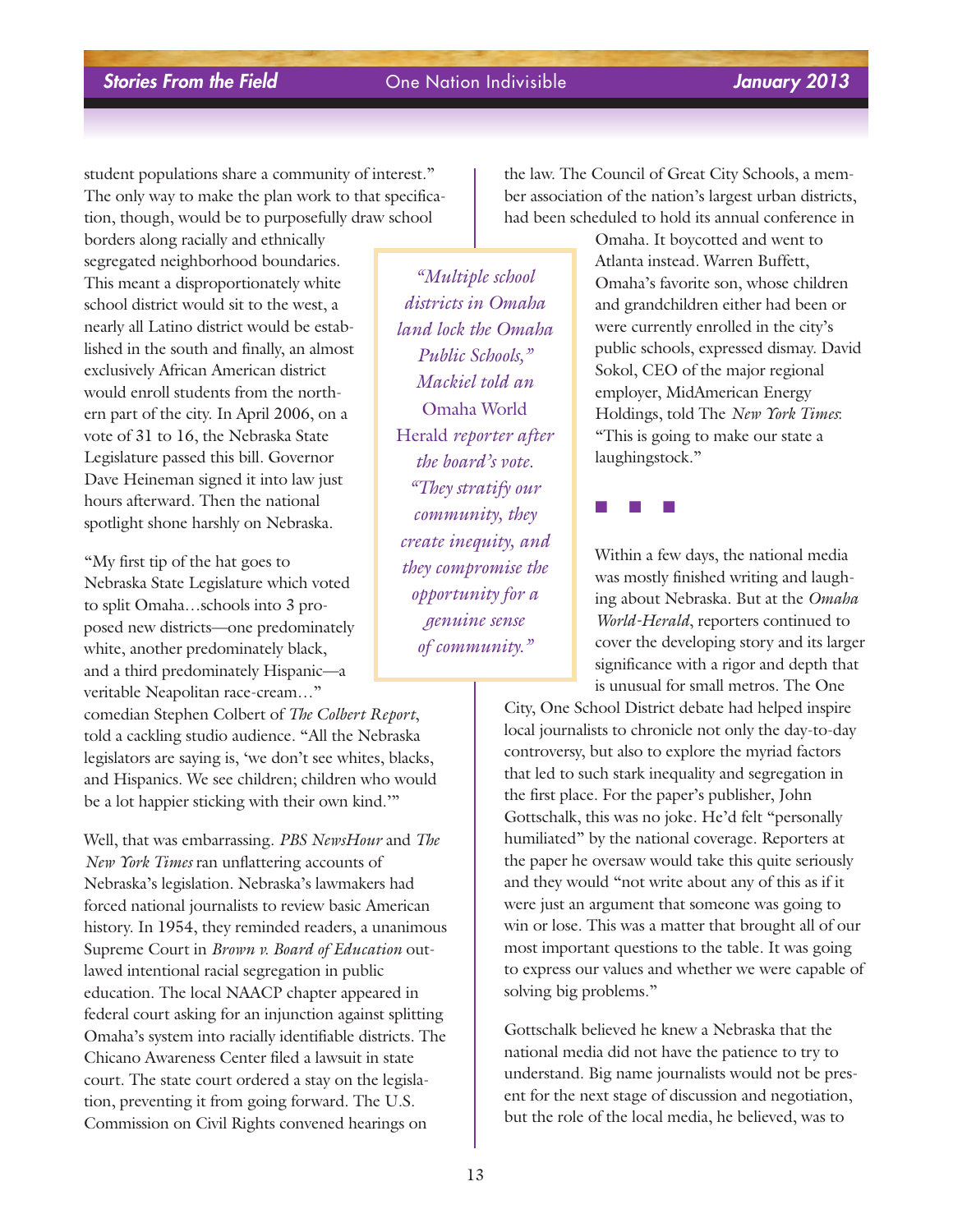contribute to a discussion in good faith. Gottschalk, a respected, civic-minded leader locally, is also former national president of the Boy Scouts of America and was a key player in George W. Bush's America 2000 initiative, which engaged the nation's governors and civic leaders in setting high standards for public education. A registered Republican who cares little for ideology, Gottschalk had many neighbors and friends who were upset by Mackiel's One City, One School District campaign. But Gottschalk viewed Mackiel's move as "born entirely from frustration." He'd thought of it "mostly as a good thing, a necessary thing." A true Nebraskan, Gottschalk likened it to football.

"I figured, well, at least now, the ball is in the air," he remembers thinking. There was going to be a play. Whether it would be intercepted, fail or be completed, "we just didn't know." The potential benefit post-One City, One School District, Gottschalk thought, was that people from across the region might finally be forced to talk about how to create a more equitable, cohesive region, a conversation he saw as "way, way, way overdue."

Just days after the bill splitting up Omaha passed, Gottschalk reached out to his longtime friend, Ken Bird, then the superintendent of District 66. Next, he reached out to John Mackiel. He liked and respected both men enormously and believed that if he could just get them to sit down and talk, a solution to "this awful mess might come into being."

Bird and Mackiel came into the serene office space Gottschalk was developing in west Omaha. It was a quiet place surrounded by tall cedar trees and walking paths. Gottschalk dropped the keys to the meeting space on the table. They could come and go as they pleased, he told Bird and Mackiel. And they could sit and talk or walk and talk or a combination. No one would know they were here, not even the reporters at his newspaper. The only requirement, Gottschalk said, was that eventually, they'd have every school leader from the 11 districts in Douglas and Sarpy Counties sitting around the table working toward a

solution that was fair, equitable and aimed at bringing people together. If suburban leaders weren't interested in cooperating out of goodwill, they knew that Omaha still had that One City, One School District law that Mackiel and his board were willing to put right back into play.

Gottschalk was uniquely situated to see both sides. He admired Mackiel's leadership abilities, his "true courage," and understood him to be in a "real bind not of his making." On the other hand, he could imagine being in charge of a school district that does not enroll many students who live in poverty, or where educators have no experience with kids who do not speak English, or where administrators have never had to work their way through racial tensions and sorting out cultural differences. He knew a lot of these educators had to answer to constituents "who unfortunately" are people who want to be isolated "from those kinds of challenges." It should come as no surprise that this set up might lead a suburban superintendent to "pray that those challenges do not come over the border to my district." As Gottschalk saw it, the fragmented structure, coupled with the long-standing concentration of poverty and racial diversity in the city, was causing otherwise reasonable people to dig in their heels. What folks needed, Gottschalk believed, was "a space, an opportunity" to see that they were not only representatives of one entity but "members of a larger community."

Gottschalk's optimism turned out to be wellfounded.

"You know, it really was not that hard to do this," Mackiel recalls, still sounding astounded years later. "I don't know how it started, who threw this idea out, but we agreed somehow that we would let ourselves imagine for a moment that we aren't working for particular boards of educations, that we aren't located in a particular place, with particular prejudices about the way things are supposed to be….We all agreed that just for the moment, let's just pretend that we are working together to do what's best for kids<sup>"</sup>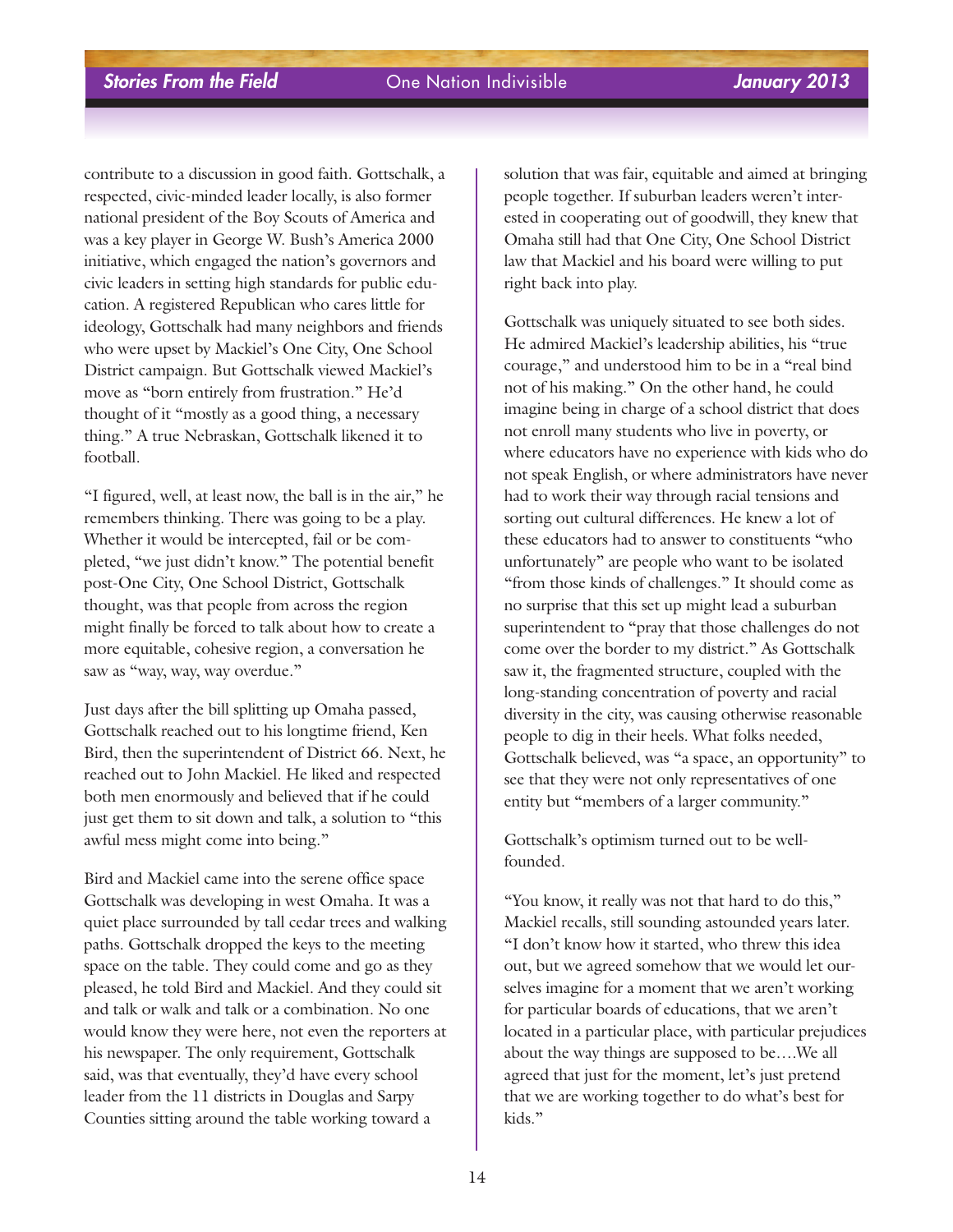Mackiel continues, "We agreed very early on that in this scenario, of course, absolutely, the schools would be integrated. There were other things, of course. There would need to be enough money and it would be distributed based on how much each school needed. And yeah, it went without saying that a school district with more children from low income families, more English Language learners, would need more money than the white middle class districts where nearly everyone came from an English-speaking family." And while Mackiel wasn't thrilled with this part of the deal, the group reached consensus that local schools would remain local. District 66 would remain District 66 and the same was true of the other districts. In other words, the boundary lines would not change. The borders just would not be so powerful, so determinative of educational opportunity, of exposure and experience. There would be a structure now that encouraged cohesion, collaboration, sharing and fairness.

"You know, I never really saw this as related to school desegregation," Gottschalk recalls. "I saw this as a situation where the city was facing all these educational challenges, where the teachers in OPS were just overwhelmed and where, well, these inequalities in our region were rooted in these disparities in education and this was not good for anyone. Not for the kids in the public schools and not for people who were interested in building a prosperous, competitive state, for people thinking about investing here. It just was not practical. We had to come up with something better, fairer and that had the future in mind."

A former Speaker of the Nebraska Legislature, Kermit Brashear, also took part in the discussions. At Gottschalk's urging, he helped translate the educators' principles into the particular language of legislative proposals. The resulting bill was introduced by and strongly supported by Education Committee Chair Ron Raikes and had also won key support from Senator Ernie Chambers. It passed 42-0 in January 2007. The Learning Community accepted its first students two years later, in 2009. All the lawsuits against the state were dropped.

Now, a 18-member Learning Community Coordinating Council collects taxes and redistributes those dollars based on a formula that accounts for a range of variables including the number of students from low-income families and students who are still learning English enrolled in a district. The common tax levy is designed to reduce funding disparities between wealthier, property-rich suburbs and Omaha, where 72 percent of students come from families who live below the federal poverty line. In Omaha, 30 percent of students are Latino and 26 percent are African American. Omaha's schools have the largest population of Sudanese refugee students in the United States and Swahili is one of the most common of the 100 different languages students speak. As is true of many metro areas in the United States, some nearby suburban districts are growing more diverse, especially as poverty increases everywhere. However, even the "suburban" districts sitting within Omaha's city limits remain solidly middle-class and predominantly white.

The stated goal of the Learning Community's crossdistrict transfer program is to achieve an equal distribution of students from families with low incomes in every school in Douglas and Sarpy Counties. Ideally, each school's "low-income" population would roughly mirror the average found in the two counties. In 2012, that share was about 41 percent, up from about 36 percent just a few years ago. The legislation's power, though, is extremely limited. It sets no mandates. It does not sanction school districts that don't actively try to or fail to increase socioeconomic diversity.

Looking out from a hill just beyond a suburban elementary school playground, other obstacles to regional cohesion come into clear relief. Unvaried single-family houses and monotonous condo developments snake for miles toward a limitless horizon. On the street below, a billboard advertises a new subdivision. Amenities include a swimming pool and 24-hour security. In the upper right corner, large, bold print screams: "Gretna Schools."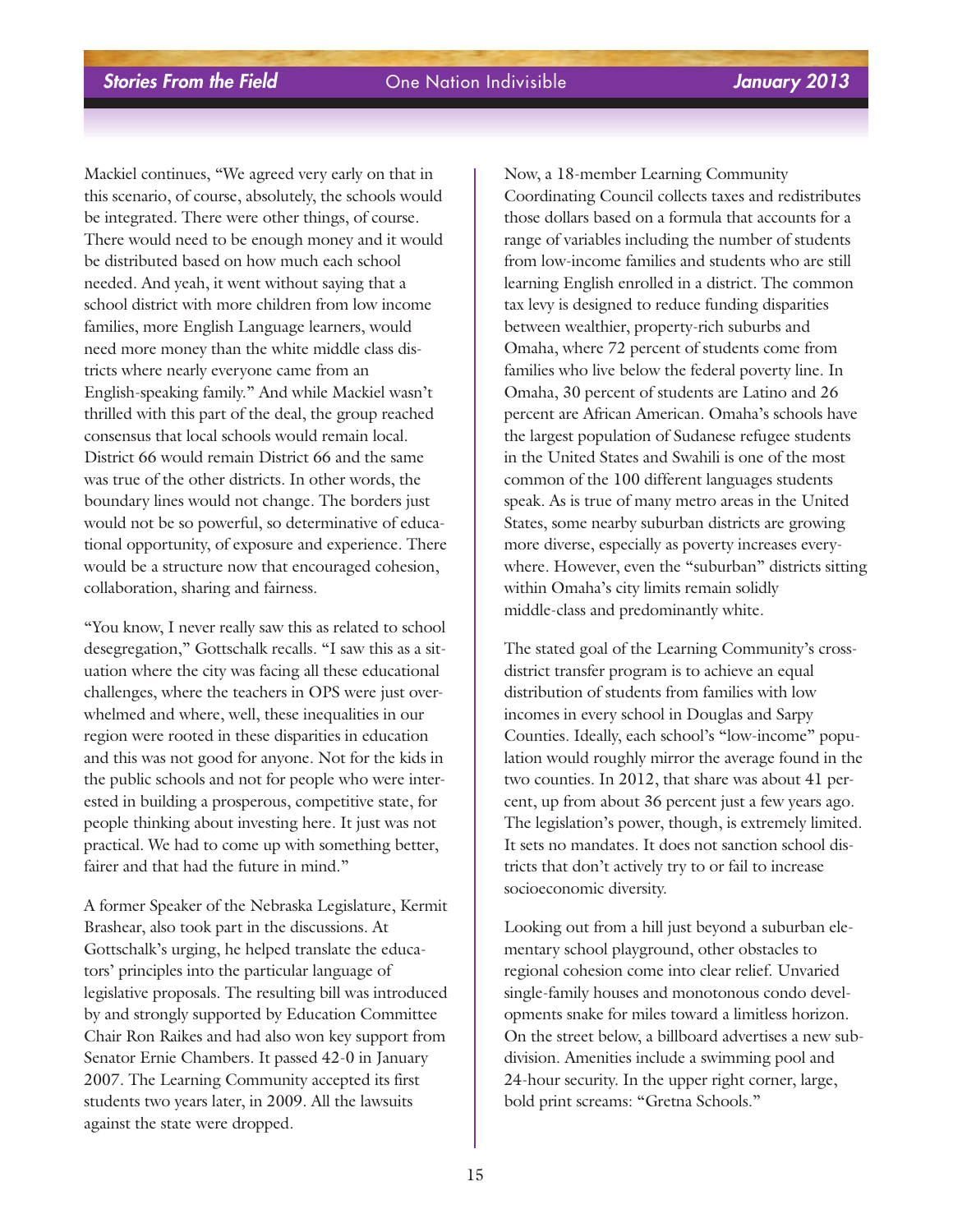"That sign is a kind of code for: 'white children,'" John Mackiel says, shaking his head. "Everyone has learned to read that code."

Still, there is, at least for now, a Learning Community. There is a Focus School and one diverse Focus program each at the middle and high school levels. All these creations appeal to people who don't buy into that code—people who not only imagine something better than status quo segregation, but who live it.

Take the Vollmer family—Sheri, Greg and their three sons,

■ ■ ■

Nicholas, Joey and Shawn. They live on a quiet, treeand mailbox-lined street in a spacious, modernized ranch house on Omaha's west side. Birds chirp; maple tree branches blow in the breeze. You can just barely hear the whir of traffic from the highway beyond. Sheri is a dance instructor. Greg, a registered nurse, works at the same local hospital where Sheri's father is a research scientist and doctor. When Sheri was a child, her father's job required lots of moving and long visits to different places around the country and the world. The Vollmers, though, chose to settle in Omaha for several reasons. It's affordable, for one, and also, they feel lucky that their boys were selected by lottery to attend the Focus School.

The Vollmer's street sits within Omaha's borders. But it is part of "Westside Community School District" that sovereign entity created in the 1940s and immunized against takeover by the Omaha's urban



district. Nicholas was in second grade at the soughtafter Oakdale Elementary, just down the street, when a flyer with an application to the Focus School arrived in the mail. Sheri and Nicholas filled it out, Sheri

recalls, "not really knowing anything about the Focus School." They figured they'd take a chance on it, though, because Nicholas had not been terribly happy at his neighborhood school, in spite of its stellar reputation. Westside's race and class homogeneity—"It's very white, basically," as Sheri describes it did not appeal to her and Greg.

After the Vollmers opted to send their boys into South

Omaha to attend the Focus School, Sheri commonly faced a rhetorical question from friends and neighbors: "You are giving up Westside?" This "getting into Westside," is a familiar middle class aspiration in Omaha.

"A lot of people will move into this neighborhood just so they can go to Oakdale [Elementary School]," Sheri explains. But, Sheri counters, "[The Focus School] gives you more of real life. You have kids from all over, every creed and from every socioeconomic setting and they need to come together…"

It is not primarily the diversity that attracted Sheri and her kids to the Focus School, however.

"The teachers are just awesome, they really, really get to know our kids," she says. The array of after-school activities reflects the fact that "the teachers aren't trying to force kids into these little boxes. They really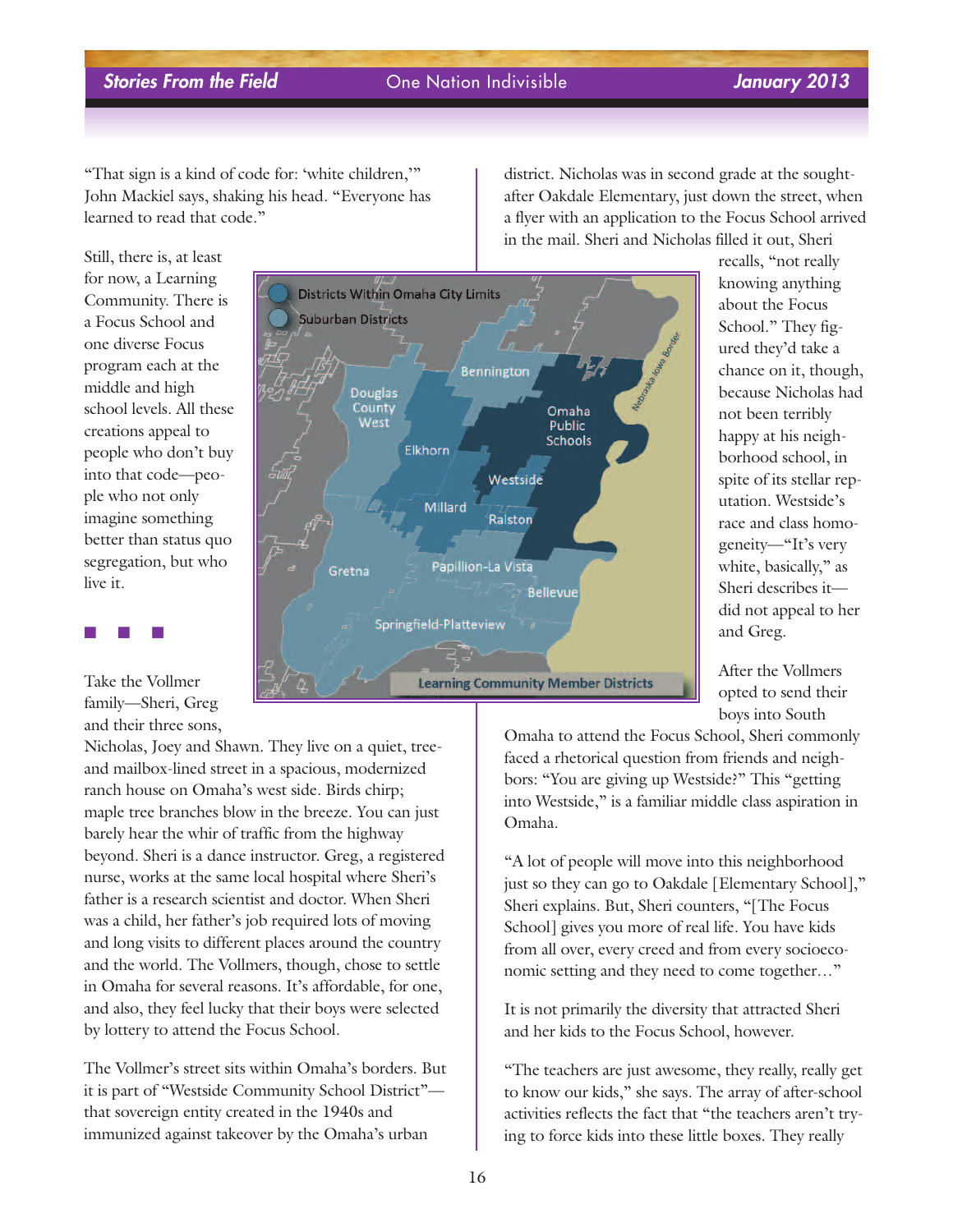nurture kids' individual interests and then put it on the kids to have solid relationships, work out issues if they have them."

Nicholas focuses on less weighty matters. He likes his school where "everyone pretty much gets along and kind of cheers each other on." At recess, he plays football or, he says, "just punts a football around and I kicked it into the basketball hoop by accident and I was the first person to kick it into the basketball hoop that we know of! People were amazed."

The lack of controls and oversight around the Learning Community's cross-district transfers probably means that it will not anytime soon dramatically alter the racial, ethnic and economic segregation that characterizes the region. Prior to the Learning Community, remember that the state did offer an open enrollment program. But because the Learning Community provides free transportation for students from low-income families and/or to students whose transfer would contribute to socioeconomic diversity, it means that Omaha children who live in poor neighborhoods are now far less likely to be forced to attend highpoverty schools. It works in reverse,

too. Suburban kids aren't trapped in schools that look nothing like the world beyond them.

Consider Elissa Wiener, a vivacious teenager who, after elementary and middle school, chose to leave her "way more elite" and "way more white" suburban district, Millard, and enroll in Central High School in downtown Omaha.



*"[The Focus School] gives you more of real life. You have kids from all over, every creed and from every socioeconomic setting and they need to come together…"* —Parent Sheri Vollmer

"Some of my friends were confused," she recalls. "But I don't care because I just know I'm getting a better education."

> Similarly, Shannon Dillman, a self-described "math nerd," had visited Central as part of an academic competition. Walking up Central's main entrance, she'd been enchanted with the beautifully preserved, majestic building from the early 1900s. She was impressed, too, as she walked by the alumni Hall of Fame featuring photos and plaques honoring accomplished Central grads. Hall of Famers include the actor, Henry Fonda; the R & B singer, Wynonie Harris; two Nobel Prize winners and several professional athletes. Another Hall of Famer, and one

that students especially like to note, is Gerry Thomas, who invented the TV dinner in 1952. Finally, though, Shannon was swayed as much by the strong curriculum as by what she calls "the spirit" of the place.

"Everyone was just so friendly and welcoming and really nice," says Shannon, who would have attended the neighboring Papillion–La Vista school district, just southwest, had she not chosen Central. Central's students, "because of the diversity," Shannon says, have the

best chance to "break" stereotypes that exist in the larger society. Kids from beyond Omaha's school district boundaries have long transferred into Central through the state's previous open enrollment plan. Now, though, Learning Community supporters stress that the little-documented, generally positive experiences these students have demonstrate the potential of cross-district transfers under the Learning Community.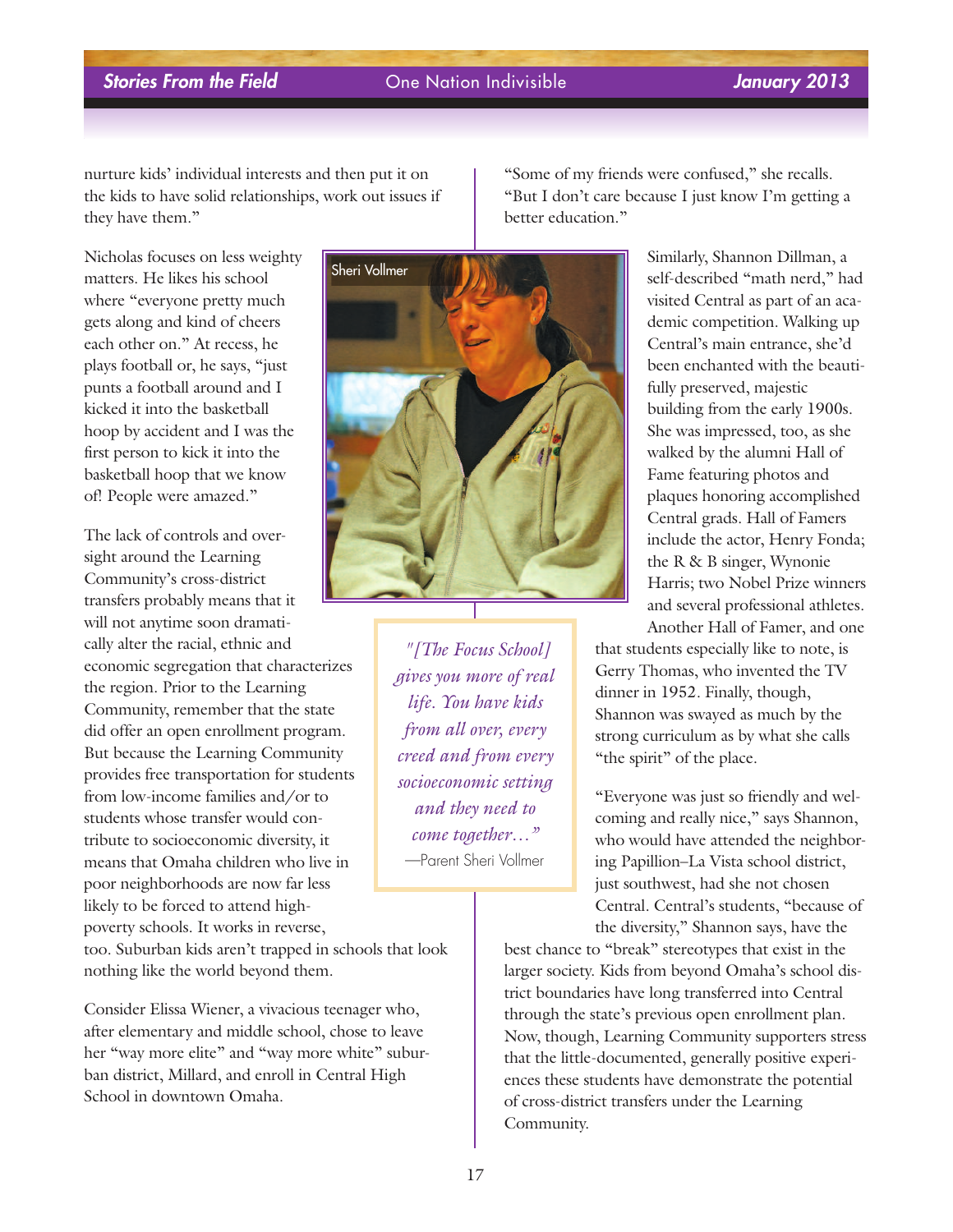In an English classroom at Central, a teacher wearing a deep purple Central Eagles windbreaker reads from Harper Lee's masterwork, *To Kill a Mockingbird*. She asks students to reflect on the quote: "You never really understand a person until you consider things from his point of view…until you climb into his skin and walk around in it."

Listening in, Central's principal, Keith Bigsby, interrupts briefly to offer students in the class a hearty "Go Eagles" and a fist pump. He walks into the hallway, leaving students to ponder Harper Lee's words.

"Okay, so, did you hear that teacher's question?" Bigsby asks. "Well, I would argue that our kids here at Central, because of the diversity, because of their daily experiences in diversity are a lot better equipped not to just reflect on the meaning of that quote, but to really, truly understand that basic human experience, to develop that quality of empathy."

### ■ ■ ■

Over the past year, UT Austin Professor Jennifer Holme has interviewed suburban educators and local leaders whose districts are members of the Learning Community. Many of them have replaced the people who'd helped to work out the original Learning Community agreement at Gottschalk's property several years ago. Holme's findings reveal resentment and animosity over how the Learning Community is funded and governed. Several educators said they don't think it should even exist. Some school boards have even knowingly appointed Learning Community adversaries to the Learning Community Coordinating Council. This means that people who have been openly opposed to the Learning Community's very existence now sit on the board charged with overseeing the Learning Community and charting its future course. Administrators in the Papillion–La Vista school district, for example, southwest of Omaha, have in recent years been vocal in their opposition to the Learning Community, even though they are also members of it. "The District believes that resources generated in the PLSD need

to stay in the PLSD," the district declares on its website.

In February 2012, the Nebraska Supreme Court overruled a District Court judge and declared the Learning Community's common levy to be constitutional. The Sarpy County Farm Bureau, along with eight property owners, had filed a lawsuit claiming that the "scheme" directed money to some districts at the expense of others. The ruling came as a relief to Learning Community supporters. However, now that the lawsuit has been resolved, Learning Community supporters expect the state Legislature will take up the battle. Political observers predict that bills aimed at destroying the Learning Community will be up for debate during the legislative session that began in January 2013. The state senator Ron Raikes, who led the legislative effort to create a common levy, died in a farming accident in 2009, just after retiring from politics.

Even the lauded Focus School has struggled to keep its doors open. The school's test scores match, and in some areas outdo, far more affluent nearby schools. It recently won accreditation from a national organization that ranked the school a rare "exceptional" in seven out of seven categories, again outdoing many suburban neighbors. More and more families want to enroll their children there, as evidenced by the growing waiting list. But in 2010, Omaha's then partners in the venture, Westside Community Schools (District 66) and the school district of Elkhorn, pulled out of the project, leaving Omaha's already cash-strapped district as the only funder. Parents rallied. Students testified at the State Capitol. Then, Susie Buffett, philanthropist and daughter of Warren Buffett, put up the money to save the school. In 2012-2013, money for the Focus School comes from Omaha Public Schools' budget, from Susie Buffet's Sherwood Foundation and, since 2011, from funds allocated through the Learning Community.

In late August 2012, John Mackiel retired after 15 years as Omaha's school superintendent and nearly 40 years working for the school system. Some six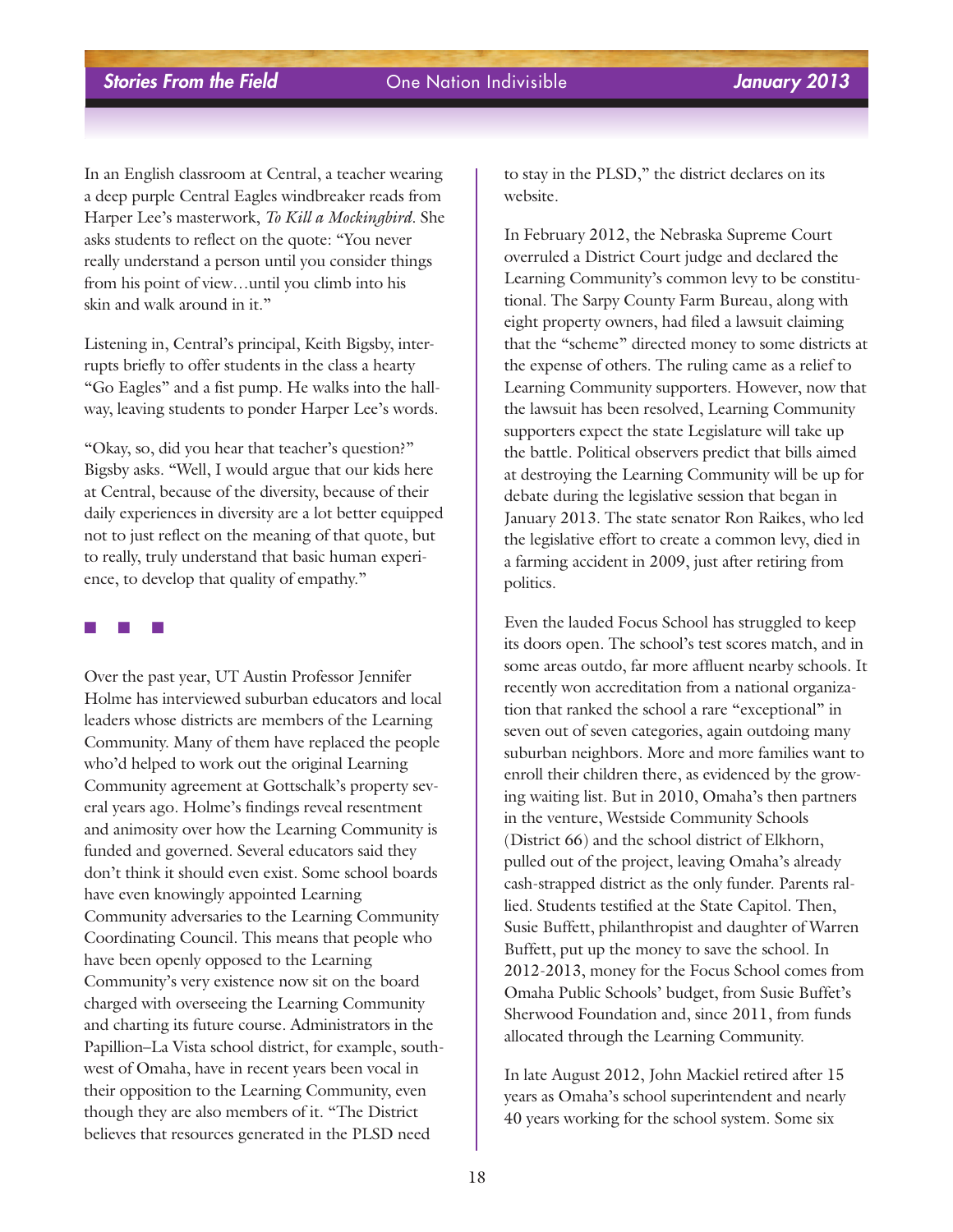years after One City, One School District, he remained a controversial figure in the suburbs. In his

home city of Omaha, though, Mackiel maintained consistent support from his school board, and among school principals and parents. Retirement is generally a time of perfunctory hopefulness, softening resentments, making peace and moving on. Television and newspapers even covered Mackiel's retirement party, where he and his wife Debi hugged and



greeted hundreds of supporters during a spirited gathering at a city high school decorated with thank you cards created by Omaha students.

"I can honestly say every day was a high point," Mackiel said that night. "Whenever you're blessed to be able to work with young people, and you're constantly dealing with that element of hope, that hope for the future, there is no bad day."

After four decades, though, platitudes would take him only so far.

"I don't think we gave integration a chance in the 70s. And I don't think we are giving integration a chance in the 21st century," he says. After all that struggle, all that anguished debate and hard won compromise, he worries now that the Learning Community may be undermined by a lack of strong enforcement mechanisms for creating diversity, by a lack of public enthusiasm, or by more sinister forces.

"There are people who want us to fail," he says. "People who benefit from the status quo…I fear that as we demonstrate success, the sort of success so evident at the Focus School, that we will see things go backward—more borders, boundaries between communities and between people."

Mackiel keeps abundant faith, though, in kids like Nicholas Vollmer and in our Focus School guides,

> Nolan and Alyx, in parents and civic leaders like Willie Barney and the hundreds of others who, by virtue of the Learning Community, cross the lines, and travel against the current. Some of Omaha's suburban neighbors are slowly becoming more diverse, with the share of students living in poverty increasing in places where it had been uncommon just a decade

ago. Similarly, more Latinos have moved to nearby rural communities for jobs in the meatpacking and food processing industries. Diversity is coming one way or another, and Mackiel can only hope that schools in these changing communities don't become segregated and that adults will adopt some of the qualities found among kids in the Focus School or among suburban kids who've opted for urban Central High School.

"Sometimes I think that if we just get the adults out of the way and provide opportunities for the kids build to something different…" Mackiel says. "I think if we can do that, if it's through the Learning Community model, through the Focus School, then we will be all right."



Outside the realm of public education, there are other people in Omaha who see that moving forward in a demographically diverse society will require coming together and giving up the false security of isolation. On the site of a former country club in west Omaha, earthmovers level the ground. Men in hard hats secure steel girders to form the skeleton of the